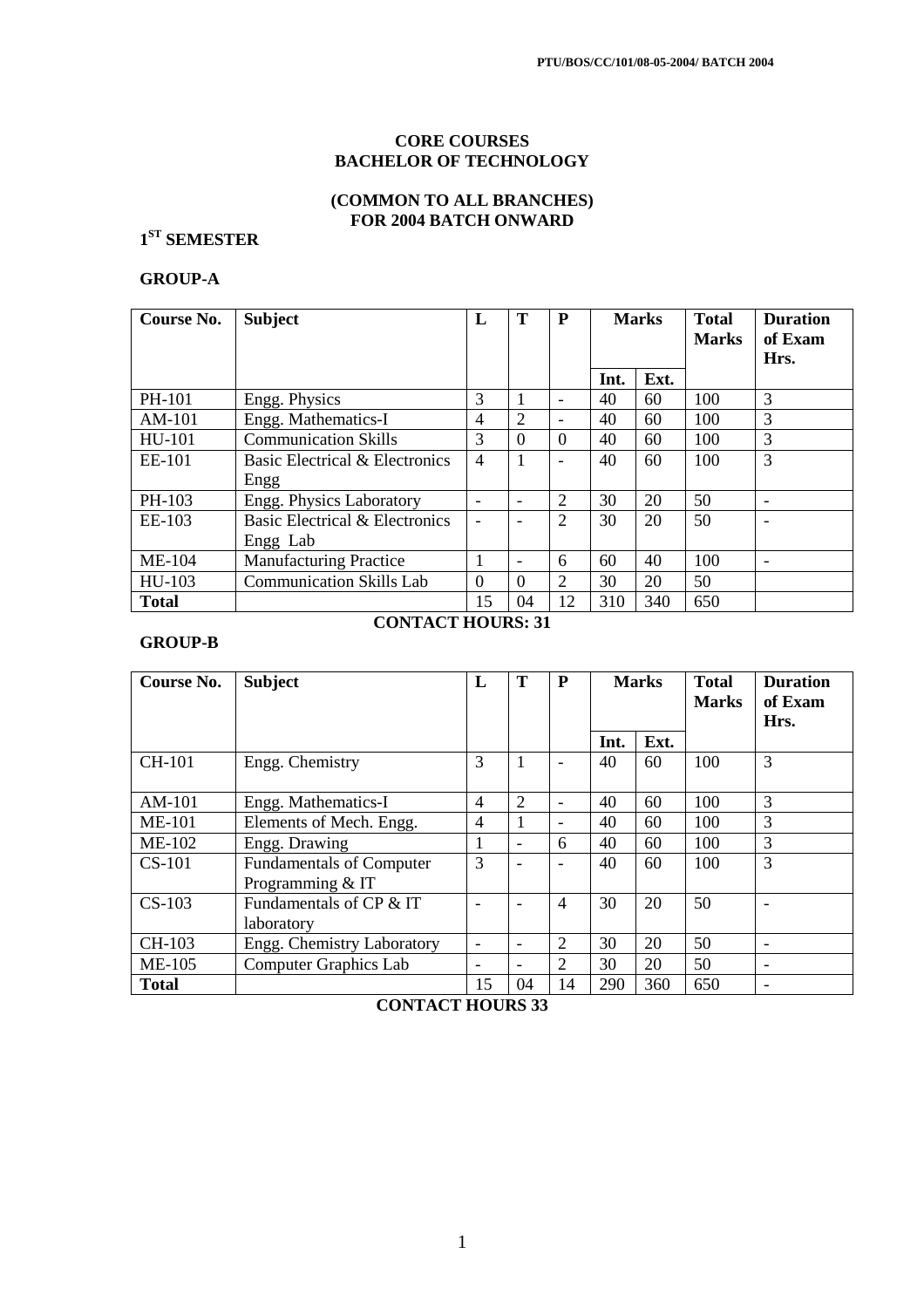# **2 nd Semester**

# **GROUP-A**

| Course No.    | <b>Subject</b>                                      | L                        | T                        | P                        | <b>Marks</b> |      | <b>Total</b><br><b>Marks</b> | <b>Duration</b><br>of Exam<br>Hrs. |
|---------------|-----------------------------------------------------|--------------------------|--------------------------|--------------------------|--------------|------|------------------------------|------------------------------------|
|               |                                                     |                          |                          |                          | Int.         | Ext. |                              |                                    |
| <b>CH-101</b> | Engg. Chemistry                                     |                          | 1                        | $\overline{\phantom{a}}$ | 40           | 60   | 100                          | 3                                  |
| $AM-102$      | Engg. Mathematics-II                                | 4                        | 2                        | $\blacksquare$           | 40           | 60   | 100                          | 3                                  |
| <b>ME-101</b> | Elements of Mech. Engg.                             | $\overline{4}$           | 1                        | $\qquad \qquad -$        | 40           | 60   | 100                          | 3                                  |
| $ME-102$      | Engg. Drawing                                       | 1                        | $\overline{\phantom{a}}$ | 6                        | 40           | 60   | 100                          | 3                                  |
| $CS-101$      | <b>Fundamentals of Computer</b><br>Programming & IT | 3                        | $\overline{\phantom{0}}$ | $\overline{\phantom{0}}$ | 40           | 60   | 100                          | 3                                  |
| $CS-103$      | Fundamentals of CP & IT<br><b>Practicals</b>        |                          |                          | $\overline{4}$           | 30           | 20   | 50                           |                                    |
| CH-103        | Engg. Chemistry Laboratory                          | $\overline{\phantom{0}}$ |                          | $\overline{2}$           | 30           | 20   | 50                           |                                    |
| <b>ME-105</b> | <b>Computer Graphics Lab</b>                        | -                        | -                        | $\overline{2}$           | 30           | 20   | 50                           |                                    |
|               | <b>General Fitness</b>                              |                          |                          |                          |              |      | 100                          |                                    |
| <b>Total</b>  |                                                     | 15                       | 04                       | 14                       | 290          | 360  | 750                          |                                    |

**CONTACT HOURS 33** 

# **GROUP-B**

| Course No.    | <b>Subject</b>                  | L              | Т              | $\mathbf{P}$             | <b>Marks</b> |      | <b>Total</b><br><b>Marks</b> | <b>Duration</b><br>of Exam<br>Hrs. |
|---------------|---------------------------------|----------------|----------------|--------------------------|--------------|------|------------------------------|------------------------------------|
|               |                                 |                |                |                          | Int.         | Ext. |                              |                                    |
| PH-101        | Engg. Physics                   | 3              |                | $\qquad \qquad -$        | 40           | 60   | 100                          | 3                                  |
| $AM-102$      | Engg. Mathematics-II            | 4              | $\overline{2}$ | $\overline{\phantom{0}}$ | 40           | 60   | 100                          | 3                                  |
| HU-101        | <b>Communication Skills</b>     | 3              | $\overline{0}$ | $\overline{0}$           | 40           | 60   | 100                          | 3                                  |
| <b>EE-101</b> | Basic Electrical & Electronics  |                | 1              | $\blacksquare$           | 40           | 60   | 100                          | 3                                  |
|               | Engg                            |                |                |                          |              |      |                              |                                    |
| PH-103        | Engg. Physics Laboratory        |                | -              | 2                        | 30           | 20   | 50                           | $\overline{\phantom{0}}$           |
| EE-103        | Basic Electrical & Electronics  |                |                | $\overline{2}$           | 30           | 20   | 50                           |                                    |
|               | Engg Lab                        |                |                |                          |              |      |                              |                                    |
| <b>ME-104</b> | <b>Manufacturing Practice</b>   |                |                | 6                        | 60           | 40   | 100                          |                                    |
| HU-103        | <b>Communication Skills Lab</b> | $\overline{0}$ | $\theta$       | $\overline{2}$           | 30           | 20   | 50                           |                                    |
|               | <b>General Fitness</b>          |                |                |                          |              |      | 100                          |                                    |
| <b>Total</b>  |                                 | 15             | 04             | 12                       | 310          | 340  | 750                          |                                    |

**CONTACT HOURS: 31**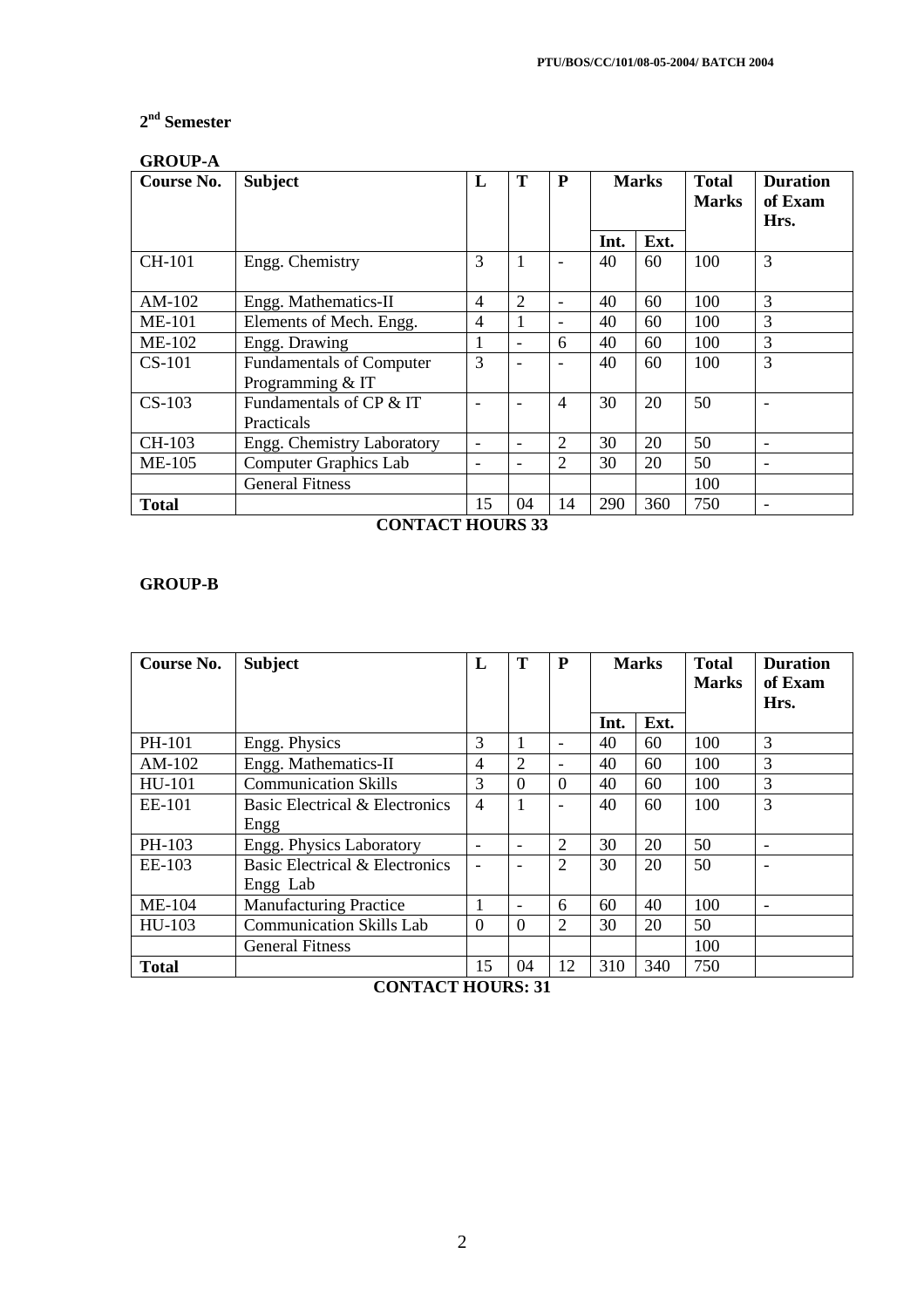#### **PH – 101 ENGINEERING PHYSICS**

| <b>Internal Marks:</b> 40 |       | L T P |
|---------------------------|-------|-------|
| <b>External Marks:</b> 60 |       | 3 1 0 |
| <b>Total Marks:</b>       | - 100 |       |

#### **PART – A**

- 1. **Electrostatics & Electrodynamics:** Charge Distribution, Integral/ Differential approach to. Gauss's Law, Faraday's Law, Amperes Circuital Law. Dielectric Polarization; Electric displacement, susceptibility and permittivity, Maxwell's equation and their importance.
- 2. **MAGNETIC MATERIALS**: Terminology and classification of magnetic materials. Types of magnetism (dia, Para, Ferro and ferry), magnetic anisotropy and magnetostriction, magnetic domains, hard and soft magnetic materials, ferrites and their applications.
- 3. **LASERS:** Spontaneous and stimulated emission; Einstein's coefficients, population inversion and optical pumping; three-level and four- level lasers; Ruby, He-Ne, Co2, semiconductor lasers; holography.
- 4. **FIBRE OPTICS:** Introduction, basic theory, Acceptance Angle, Numerical Aperture, Normalized Frequency, etc; modes of propagating; material dispersion and pulse dispersion in optical fibre; fibre Connectors, splicers and couplers; application of optical fibre.

#### **PART-B**

- 5. **THEORY OF RELATIVITY:** Concept of ether; Michelson Morley experiment; Einstein's postulates and Lorentz transformation equations ; length, time and Simultaneity in relativity; addition of velocity, variation of mass with velocity, Mass-energy relation, energy momentum relation.
- 6. **X-RAYS:** Continuous X-ray spectra ; production of characteristic X-Ray spectra; Moseley's law ; Bragg's law and its applications in crystallography; absorption of X-rays and Absorption Coefficient ; Non-destructive techniques (qualitative idea).
- 7. **QUANTUM THEORY:** Need of Quantum mechanics, The Compton effect; matter waves; group and phase velocities, Uncertainty Principle and its application; time independent and time dependent Schrodinger wave equation; Eigen values and Eigen functions; Born's interpretation and normalization of wave function, orthogonal wave functions; applications of Schrodinger wave equation (particle in a box and harmonic oscillator).
- 8. **SUPERCONDUCTIVITY:** Introduction & Magnetic properties of Super Conductors (Meissner Effect); Type I and Type II Super Conductors; thermodynamics of Super Conductors; field penetration and London equations; BCS theory of superconductivity.

# **Recommended Books:**

- 1. Introduction to Electrodynamics, D.J.Griffiths, Prentice Hall.
- 2. Electrodynamics, S.L.Gupta & V.Kumar, Pragati Prakashan.
- 3. Lasers, K.Thyagarajan & A K Ghatak, Macmillan India Ltd. Banglore.
- 4. Optical Fibre Communication, Gerd Keiser, Mc Graw Hill.
- 5. Optical Fibre System, C.K.Kao, Mc Graw Hill.
- 6. Introduction to Atomic Spectra, H.E.White, Mc Graw Hill.
- 7. University Physics, FW Sears, M.W. Zemansky. H.D.Young, Narosa.
- 8. Quantum Mechnics, B.N. Srivastva, Pragati Prakashan.<br>9. Modern Phusics, H.C.Ohanian, Prentice Hall.
- 9. Modern Phusics, H.C.Ohanian, Prentice Hall.
- 10. Solid State Physics, C.Kittle Wiley Eastern Ltd. New Delhi.
- 11. Studies of High Temperature Superconductors, A.V.Narlikar (Ed) Nova Science Publishers Inc. New York.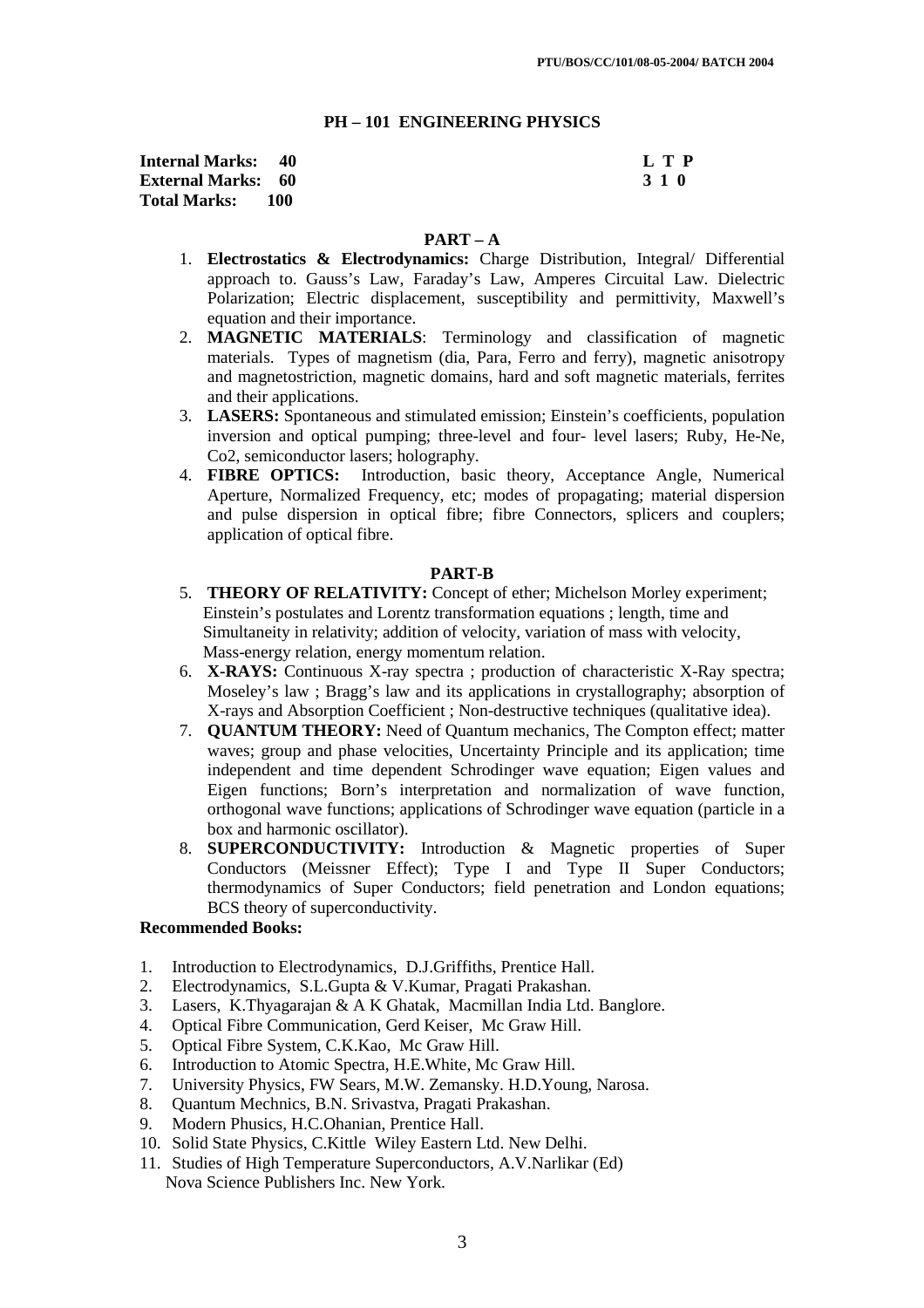## **AM-101 ENGINEERING MATHEMATICS – I**

| <b>Internal Marks: 40</b> |       | L T P |
|---------------------------|-------|-------|
| <b>External Marks:</b> 60 |       | 420   |
| <b>Total Marks:</b>       | - 100 |       |

## **PART – A**

- **1. Differential Calculus:** Curve tracing, Curvature of Cartesian curves; Curvature of parametric and polar curves.
- **2. Integral Calculus:** Rectification of standard curves; Areas bounded by standard curves; Volumes and surfaces of revolution of curves; Centre of gravity and Moment of inertia of simple bodies by integral calculus and of composite areas by the principle of moments; Applications of integral calculus to find centre of pressure, mean and root mean square values.
- **3. Partial Derivatives:** Function of two or more variables; Partial differentiation; Homogeneous functions and Euler's theorem; Composite functions; Total derivative; Derivative of an implicit function; Change of variable; Jacobians.
- **4. Applications of partial differentiation :** Tangent and normal to a surface; Taylor's and Maclaurin's series for a function of two variables; Errors and approximations; Maxima and minima of function of several variables; Lagrange's method of undetermined multipliers.

### **PART – B**

- **5. Solid Geometry:** Sphere, cylinder, cone, standard conicoids (Ellipsoid, Paraboloid and Hyperboloid).
- **6. Multiple Integral: D**ouble and triple integration, change of order of integration, change of variable. Application of double integration to find areas. Application of double & triple integration to find volumes, Beta and gamma functions.
- **7.** Infinite Series : Convergence and divergence of series, Test of convergence : Comparison test, Integral test, Ratio test, Rabee's test, Logarithmic test,Cauchy's root test. Convergence and absolute convergence of alternating series, Power series and Uniform convergence.
- **8. Complex Numbers:** De-Moivre's theorem and applications, exponential & logarithmic complex functions, circular and hyperbolic functions of complex variables, real and imaginary parts of inverse functions. Summation of trigonometric series.

## **TEXT BOOKS**

- 1. Jain, R.K. and lyengar, S.R.K., Advanced Engineering Mathematics, Narosa Publishing House, New Delhi.
- 2. Grewal, B.S., Higher Engineering Mathematics, Khanna Publishers, New Delhi.
- 3. Bali, N.P., A Text Book on Engineering Mathematics, Luxmi Publications, New Delhi.

## **REFERENCE BOOKS**

- 1. Kreyszig, E., Advanced Engineering Mathematics, John Wiley.
- 2. Ray Wylie, C., Advanced Engineering Mathematics, 6<sup>th</sup> ed., McGraw Hill.
- 3. Zill D.G., and Cullen, M.R., Advanced Engineering Mathematics, CBS Publishers.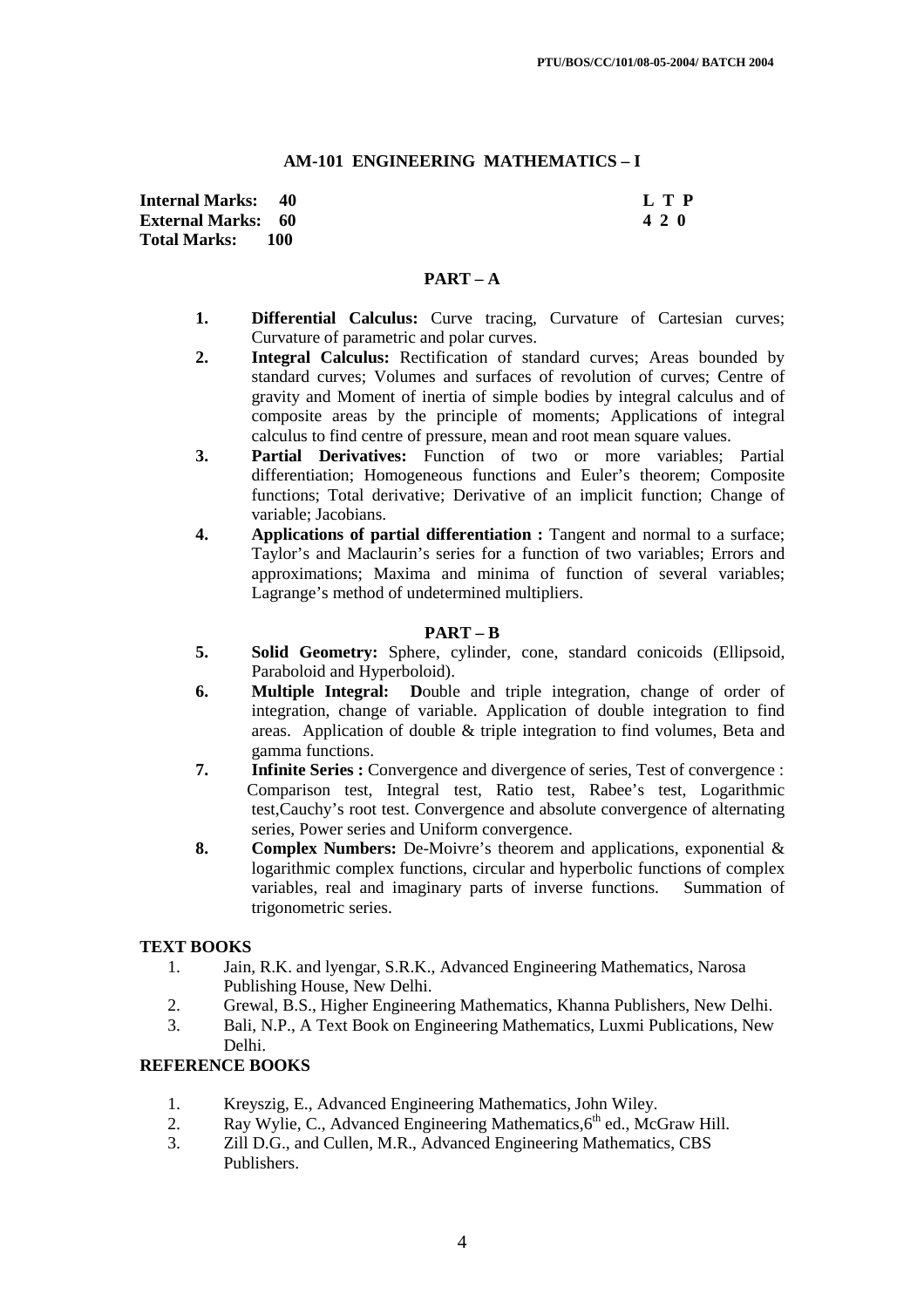#### **HU – 101, COMMUNICATION SKILLS**

| <b>Internal Marks:</b> 40 |         | L T P |
|---------------------------|---------|-------|
| <b>External Marks: 60</b> |         | 300   |
| <b>Total Marks:</b>       | - 100 - |       |

#### **PART – A**

- 1. **Communication, Its types & Significance :** Communication; process of communication; its kinds, channels and role in the society.
- 2. **Reading Skills :** Process of reading; reading purposes, models, strategies, methodologies; reading activities, structure of meaning techniques.
- 3. **Writing Skills:** Elements of effective writing; writing styles; scientific and technical writing.
- 4. **Grammar :** Transformation of sentences; words used as different parts of speech; one word substitution; abbreviations, technical terms etc.

### **PART – B**

- 5. **Business Correspondence :** Business letters; elements of business writing; kinds of business letters – office order memorandum, report, purchase order, quotations and tenders, job application letters, personal resume and curriculum vitae etc.
- 6. **Listening Skills :** The process of listening; the barriers to listening; the effective listening skills; feedback skills.
- 7. **Speaking Skills :** Speech mechanism, organs of speech, production and classification of speech sounds, phonetic transcription; the skills of effective speaking, the components of an effective talk; oral presentation and the role of audio visual aids in it.
- 8. **Discussion, Mecting and Telephone Skills** : Group discussion; conducting a meeting; attending telephonic calls.

## **TEXT BOOKS**

- 1. Bhattacharya, Indrajit, An Approach to Communication Skills, Dhanpat Rai Co.,(Pvt.) Ltd., New Delhi.
- 2. Wright, Chrissie, Handbook of Practical Communication Skills, Jaico Publishing House, Mumbai.
- 3. Gartside, L, Modern Business Correspondence, Pitman Publishing, London.
- 4. Day, Robert A., How to Write and Publish a Scientific Paper, Cambridge University Press, Cambridge.
- 5. Gimson, A.C., An Introduction to the Pronunciation of English, ELBS
- 6. Bansal, R.K. and Harrison, J.B. Spoken English Orient Longman, Hyderabad.

### **REFERENCE BOOKS**

- 1. Roach, Peter, English Phonetics & Phonology, Cambridge University Press, Cambridge.
- 2. Rutherford, Andrea J. Basic Communication Skills for Technology, Addison Wesley Longman, New Delhi.
- 3. Scott, Bill, The Skills of communicating, Jaico Publishing House, Mumbai.
- 4. Janis, J. Harold, Writing and communicating in Business, The Macmillan Company, New Delhi.
- 5. Berry, Thomas Elliott, The Most Common Mistakes in English Usage, Tata McGraw Hill Publishing Company Limited, New Delhi.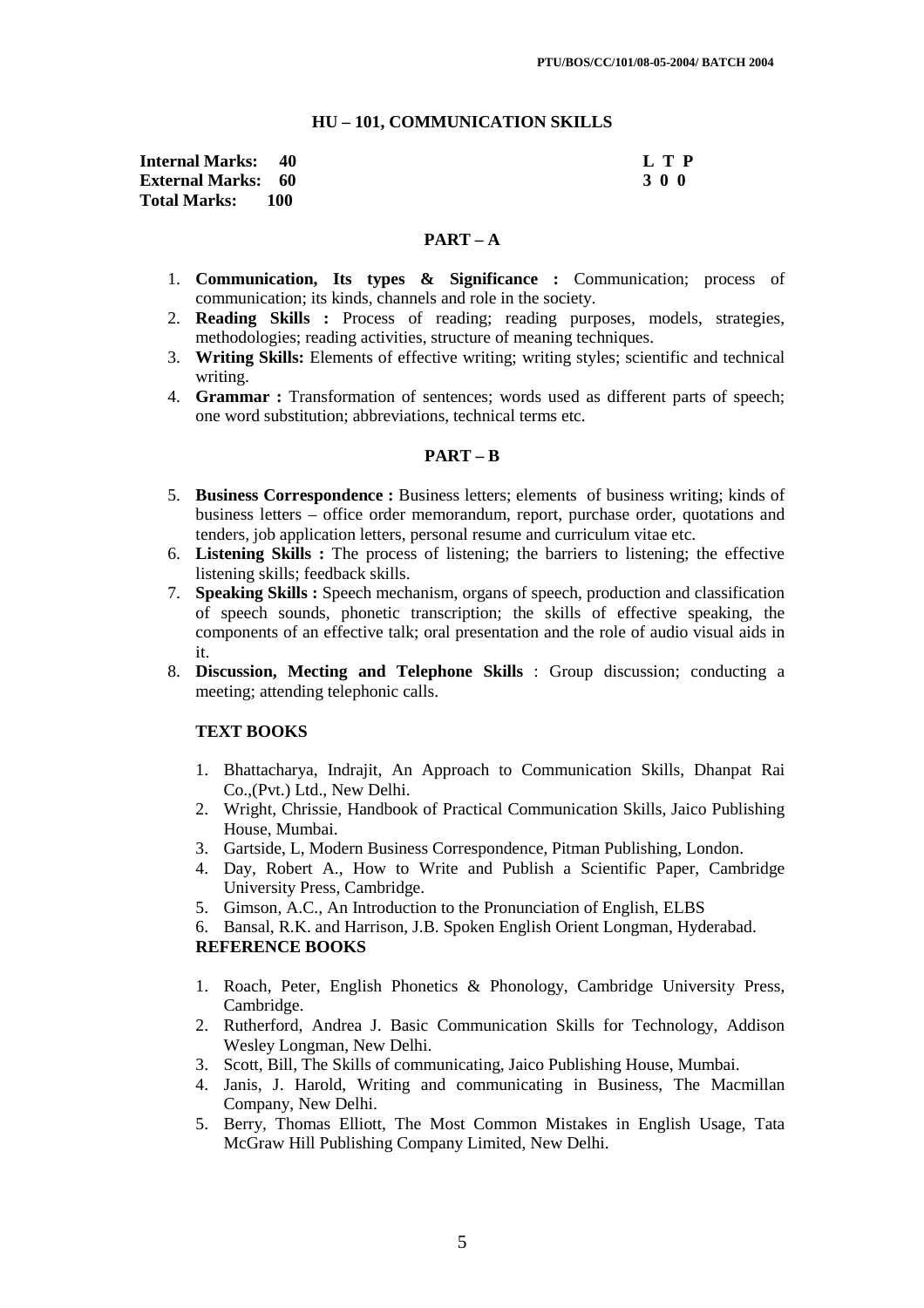## **EE- 101 BASIC ELECTRICAL & ELECTRONICS ENGINEERING**

**Internal Marks: 40 L T P L T P External Marks: 60 4 1 0 Total Marks: 100** 

### **Part – I : Electrical Engineering 1. DC Circuits**

Circuits : Identifying the Elements and the Connected Terminology, Kirchhoff's Laws – Statement and Illustration ,Method of solving a Circuits by Kirchoff's Laws, Computation of Resistance at Constant temperature, Temperature Dependence of resistance, Computation of Resistance at different temperatures, Ohm ' s Law- Statement , Illustration and limitation, Units – Work, Power and energy (Electrical, Thermal and Mechanical)

#### **2. AC Fundamentals**

Generation of Alternating emf, Concept of 3-phase EMF Generation, Root Mean square or Effective Value, Average value of AC, Phasor Representation of Alternating quantities, Analysis of AC Circuit Representation of Alternating Quantities in Rectangular and polar forms, Introduction of Resistors, Conductors and Capacitors, R-L Series Circuits,R-C Series Circuits, R-L-C Series Circuits, Admittance and its components, Resonance in Series and Parallel, Analysis of simple 3 phase system,stardelta connections and conversion.

#### **3. Magnetic Circuits and Machines**

Comparison between Magnetic and Electric circuits,Electromagnetic Induction, Magnetic Effects of Electric Current, Current carrying conductor in Magnetic field, Law of Electromagnetic Induction, Self Inductance, Mutual Inductance ,Coupling Coefficient between two magnetically coupled Circuits Transformer:principle,construction,working,efficiency,application.

D.C. Generator : principle, construction, working ,application, D.C. Motor: principle, construction, working, application. Three phase Induction Motor: principle, construction, working, application

#### **4. Measuring Instruments**

Classification of Instruments, Basic Principles of indicating instruments, Moving Iron Instruments – Attraction and Repulsion Type, Moving Coil Instruments – Permanent Magnet - Dynamometer Type,

Induction Type Energy Meter. Multimeters fundamentals of Analog and

# **Part – II: Electronics Engineering**

**5. Transducers:** Capacitive Transducer, Inductive Transducers, Linear Variable differential Transformer (LVDT), Potentiometric Transducer, Electrical Strain Gauges, Thermistor, Thermocouple, Hall effect, Piezoelectric Transducer,Photoelectric Transducer

#### **6. Semiconductor devices**

Principle of operation; characteristic and application of PN Junction Diode, Zener Diode, Bipolar Junction, Field effect transistor, Thyristor, Opto-Electronics Devices, Rectifiers

#### **7 Integrated Circuits**

Introduction,Linear Ics,Digital ICs,Linear ICs: PIN diagram and its description for IC741, IC555, IC78XX series (Regulator ICs) Digital ICs : 74XX series ICs.

**8**.**Digital Electronics :** Binary number System, Octal and Hexadecimal ,logic Gallies. Introduction and truth tables, Flip Flops and the truth tables ; R-S, J-K, D and T.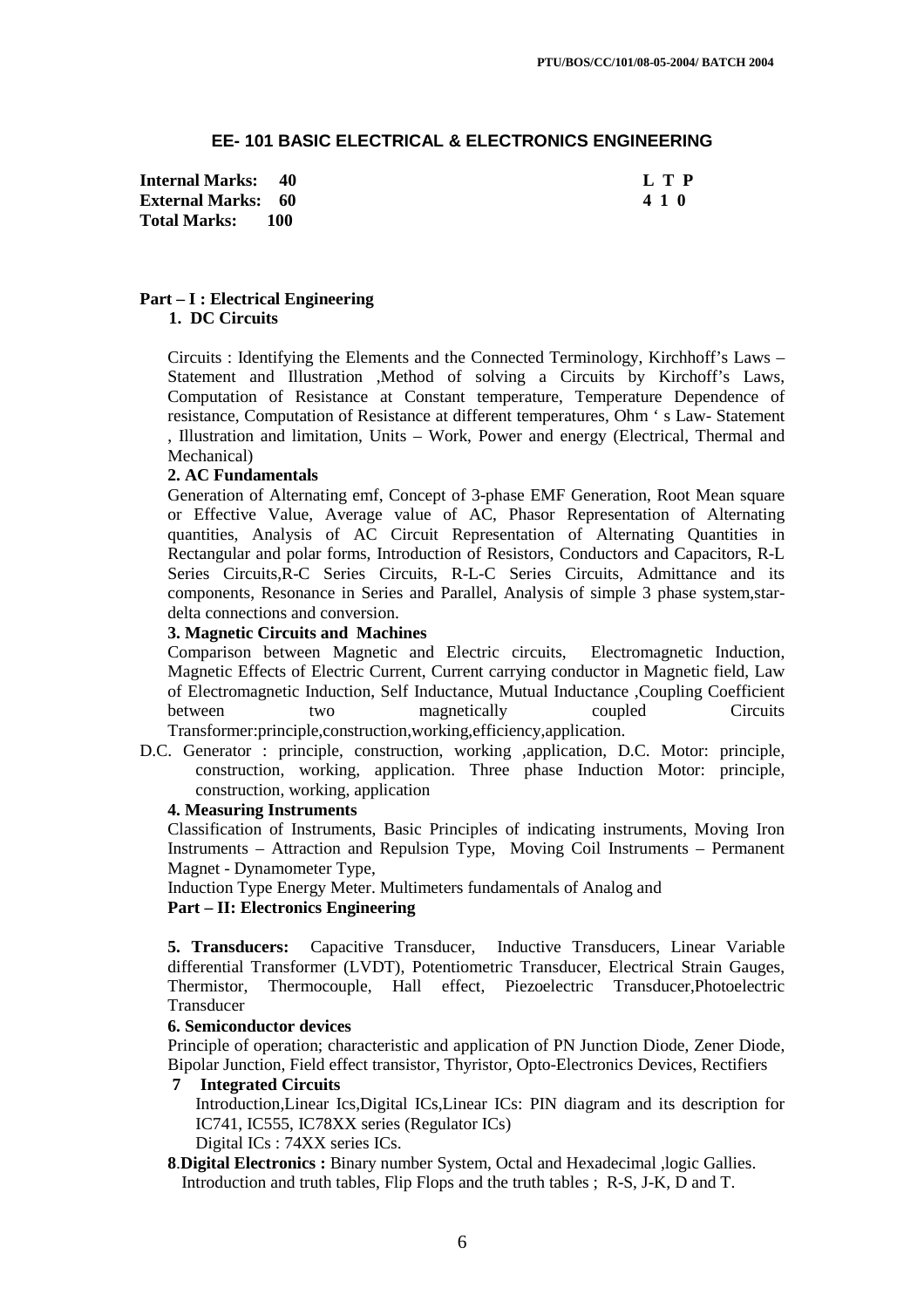### **Books suggested:**

- $\triangleright$  Basic electrical and electronics and computer engg.by R muthusubramanian, S Salivahanan,K A MURALEEDHARAN,Tata McgrawHill
- A Textbook of Electrical Tech.by B.L Theraja.& A.K Theraja,S Chand.
- Fundamentals of Electrical Engg.by Vincent DELTORO,Prentice Hall.
- $\triangleright$  A Course in electrical and electronic Measurements & Instumentation by A.K Sawhney, Dhanpat Rai & co.
- Electrical Technology, Edward Hughes.
- Basic Electrical Engineering by H.M Rai and S.Marwaha, Satya Prakashan, Delhi.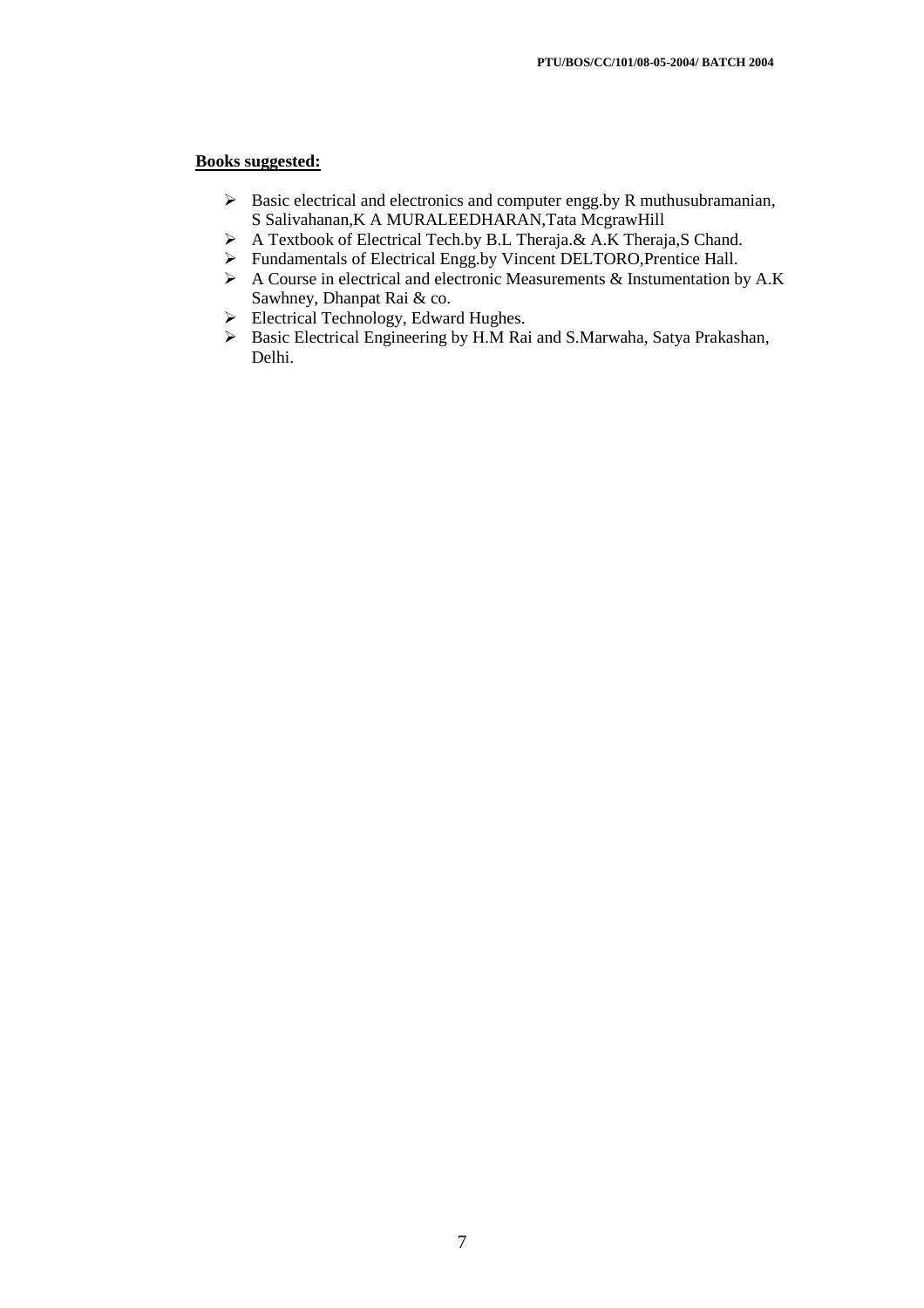## **PH – 103 ENGINEERING PHYSICS LABORATORY**

| <b>Internal Marks:</b> 30 |     | L T P            |
|---------------------------|-----|------------------|
| <b>External Marks: 20</b> |     | 0 <sub>0</sub> 2 |
| <b>Total Marks:</b>       | -50 |                  |

#### **Note : Each student is required to perform at least ten experiments**.

- 1. To study the magnetic field of a Circular Coil carrying current.
- 2. To find out Polerizability of a dielectric substance.<br>3. To study the characteristics of a rectangular wave
- To study the characteristics of a rectangular wave guide.
- 4. To study the laser beam characteristics like; wave length, aperture & divergence etc.
- 5. To study laser interference using Michel son's Interferometer.
- 6. Making up the hologram using advanced laser kit.
- 7. Study of Diffraction using Laser beam and thus to determine the grating element.
- 8. Determination of optical aperture of a optical fibre.
- 9. To determine attenuation & propagation losses in optical fibres.
- 10. To find out the frequency of AC mains using electric-vibrator.
- 11. To find out the Susceptibility of FeCl3 by Quinke's Method.

### **Recommended Books:**

- 1. Practical Physics, C.L. Arora, S. Chand & Co.
- 2. Practical Physics, R.S. Sirohi, Wiley Eastern.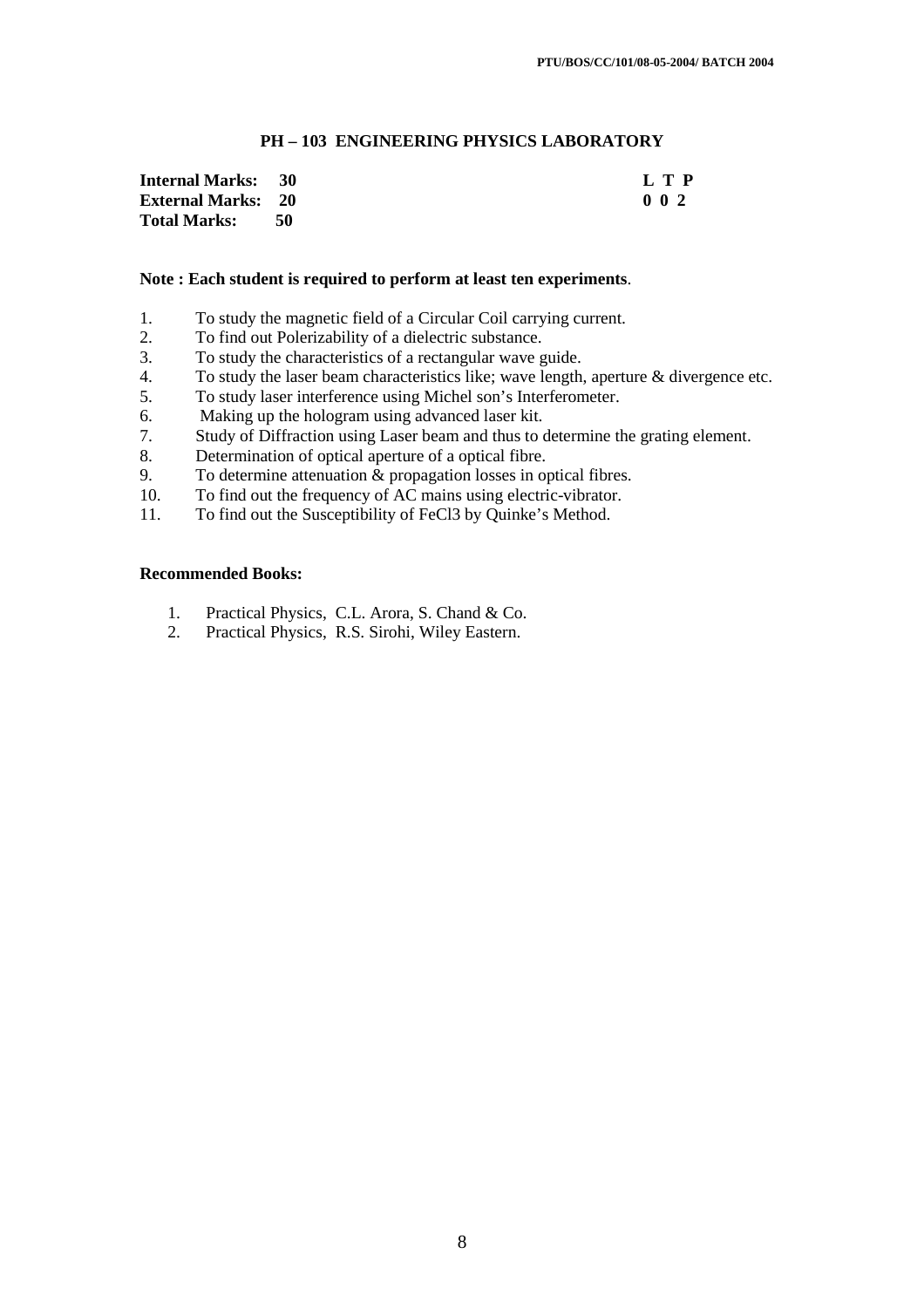# **EE-103: BASIC ELECTRICAL & ELECTRONICS ENGINEERING LAB**

| <b>Internal Marks: 30</b> |  | L T P       |
|---------------------------|--|-------------|
| <b>External Marks: 20</b> |  | $0 \t0 \t2$ |
| <b>Total Marks:</b>       |  |             |

To find voltage , current relationship and power factor of a given R-L circuit.

To connect 3 identical single phase transformers for three phase power transformations through following connections (a)star-delta (b) star-star(c) delta-star(d) delta-delta and to find phase and line voltage ratio.

To connect ,start and reverse the direction of rotation of a 3- phase induction motor.

To find out the line voltage , phase voltage relationship , line current and phase current relationship in case of star and delta connected 3- phase balanced load.

To perform open- circuit and short circuit test on a transformer and determine the following

(a) the transformation ratio (b) the transformer efficiency.

To perform the Block Rotor test of 3-phase induction motor test.

To study the response of P N junction diode.

To study the transistor response

To analysis the truth tables of various basic digital gates.

To study the response of LVDT transducer.

To study various measuring instruments(Moving Iron Instruments – Attraction Type, Moving Iron Instruments – Repulsion Type, Moving Coil Instruments – Permanent Magnet Type,

Moving Coil Instruments – Dynamometer Type)

To study the use of Multimeter.

To study the response of LVDT

To study the speed control of characteristic of D.C. Motor.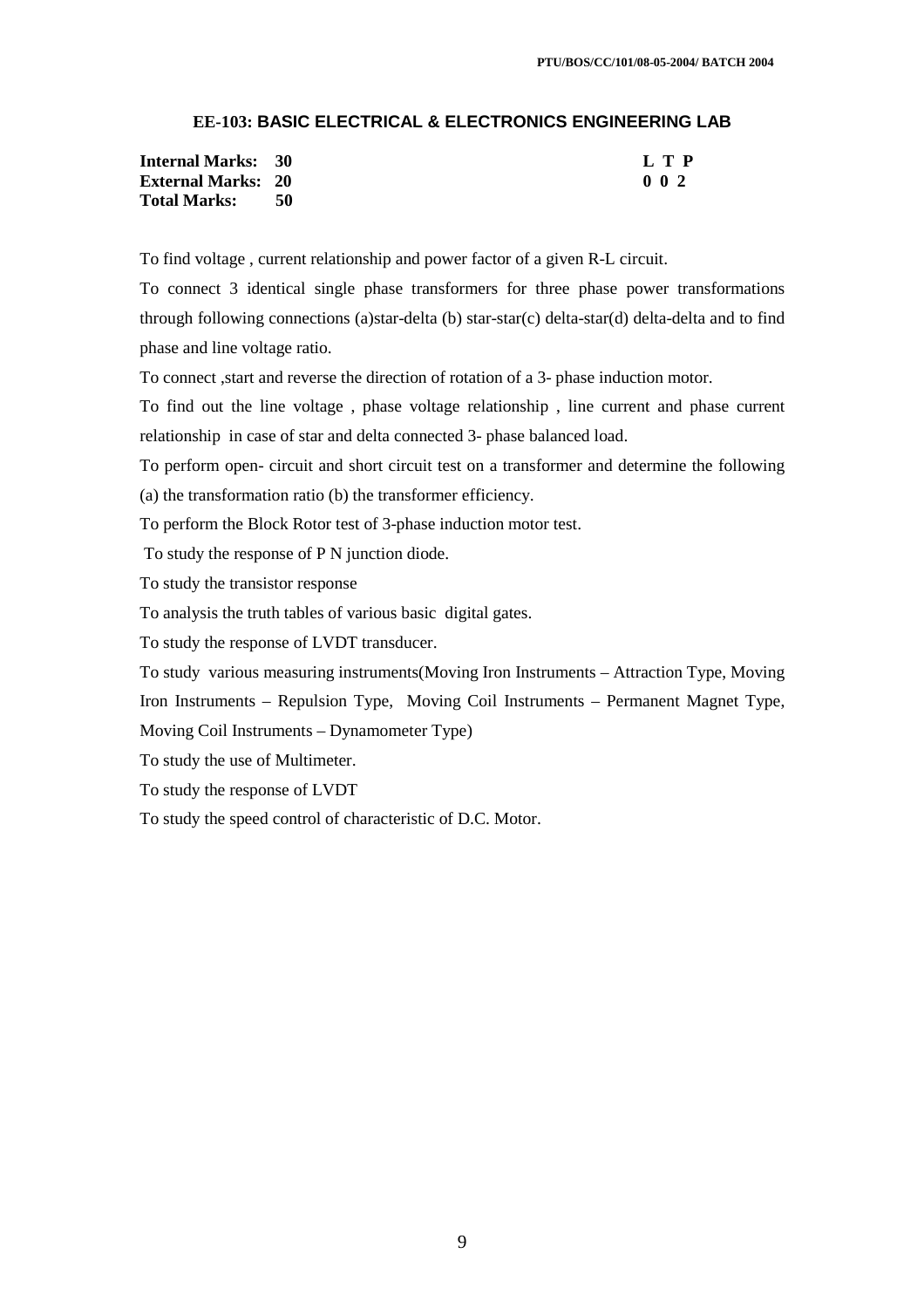## **ME-104 MANUFACTURING PRACTICE**

| Internal Marks: 60        |     | L T P |
|---------------------------|-----|-------|
| <b>External Marks: 40</b> |     | 106   |
| <b>Total Marks:</b>       | 100 |       |

## PART-A

- 1. CARPENTRY AND PATTERN MAKING : Various types of timber and practice boards, defects in timber, seasoning of wood; tools, wood operation and various joints; exercises involving use of important carpentry tools to practice various operations and making joints.
- 2. FOUNDRY SHOP Introduction to moulding materials; moulds; use of cores; melting furnaces; tools and equipment used in foundry shops; firing of a cupola furnace; exercises involving preparation of small sand moulds and castings.
- 3. FORGING PRACTICE: Introduction to forging tools; equipments and operations; forgability of metals; exercises on simple smithy; forging exercises.
- 4. MACHINE SHOP machines, grinders etc; cutting tools and operations; exercises involving awareness.

### PART-B

- 5. WELDING SHOP: Introduction to different welding methods; welding equipment; electrodes; welding joints; welding defects; exercises involving use of gas/electric arc welding.
- 6. ELECTRICAL & ELECTRONICS SHOP Introduction to electrical wiring; preparation of PCBs involving soldering applied to electrical and electronic applications; exercises preparation of PCBs involving soldering applied to electrical and electronic applications.
- 7. SHEET METAL: Shop development of surfaces of various objects; sheet metal forming and joining operations, joints, soldering and brazing; exercises involving use of sheet metal forming operations for small joints.
- 8. FITTING SHOP Introduction of fitting practice and tools used in fitting shop; exercise involving marking, cutting, fitting practice (Right Angles), male- Female mating parts practice, trapping practice.

## TEXT BOOKS

- 1. Raghuwanshi, B.S. ; A course in Workshop technology, Vol 1 & II, Dhanpat Rai & Sons , New Delhi.
- 2. Jain, R.K. ; Production Technology, Khanna Publishers, New Delhi.
- 3. Singh, S, ; Manufacturing Practice, S.K. Kataria & Sons, New Delhi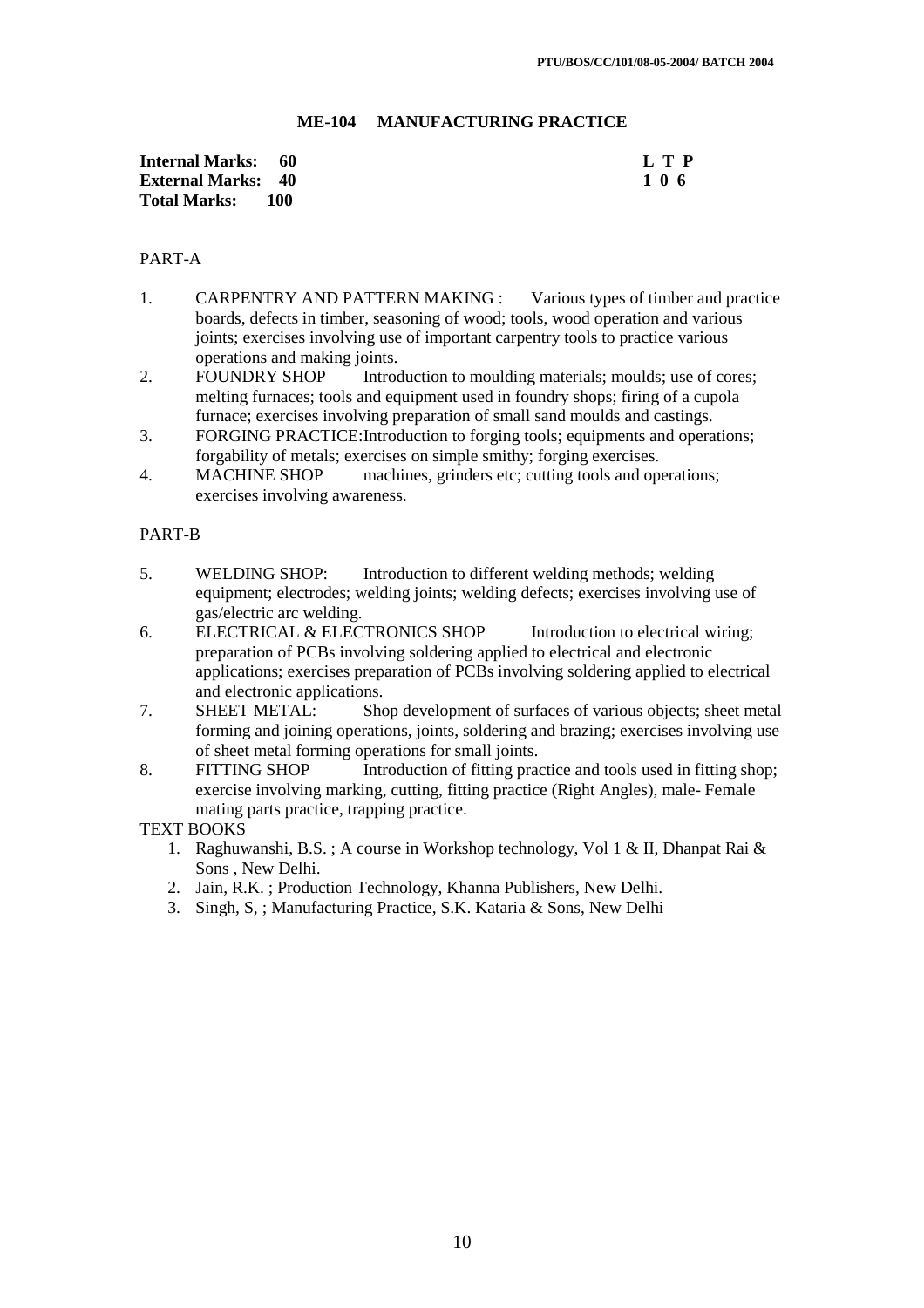### **HU-103 COMMUNICATION SKILL LAB**

| <b>Internal Marks: 30</b> |      | L T P            |
|---------------------------|------|------------------|
| <b>External Marks: 20</b> |      | 0 <sub>0</sub> 2 |
| <b>Total Marks:</b>       | - 50 |                  |

### **Detailed Contents**

(A)Recognizing and articulating speech sounds, mock dialogue/conversation, making an oral presentation, class seminars, paper reading, participating in a group discussion, listening to a recorded talk and reviewing/discussing its contents and style, holding a mock meeting, participating in a mock interview for a job etc., learning the skills of a compeer, watching a video recording and participating in a discussion on its style, presentation and composition, reading books and making reports on their contents.

(B) MINOR PROJECT: Individual or group (Comprising not more than four students per team) projects of minor nature on any general topic preferably survey based; submission of duly typed project report followed by presentation, discussion and viva.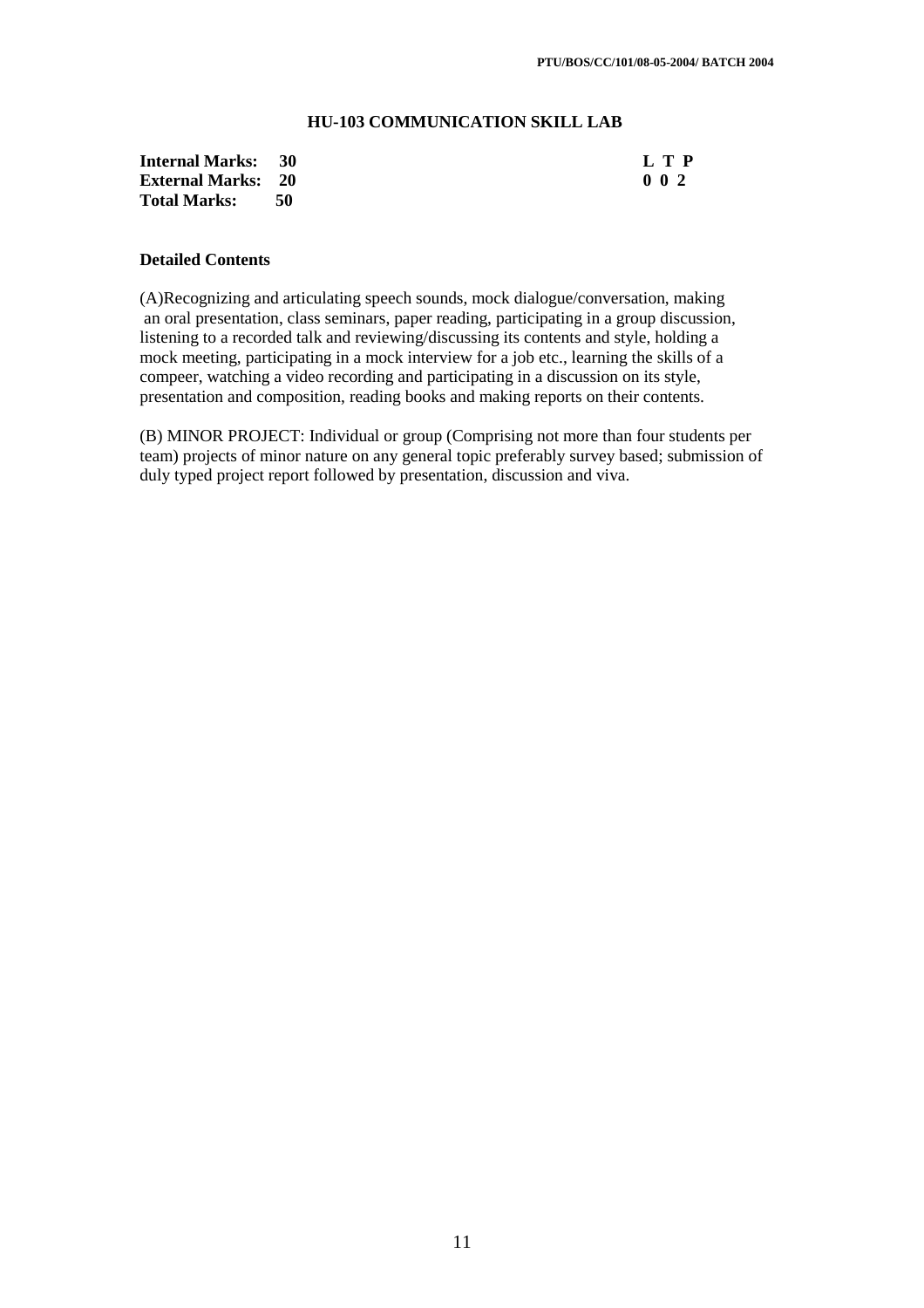#### **CH – 101, ENGINEERING CHEMISTRY**

| <b>Internal Marks: 40</b> |       | L T P |
|---------------------------|-------|-------|
| <b>External Marks: 60</b> |       | 3 1 0 |
| <b>Total Marks:</b>       | - 100 |       |

### **SECTION-A**

- 1. **WATER AND ITS TREATMENT**: Specifications of water for different uses, water for domestic uses, different method of water softening , boiler feed water, desalination of water.
- 2. **CORROSION AND ITS PREVENTIONS**: Corrosion, different types corrosion like wet corrosion, dry corrosion, atmospheric corrosion, soil corrosion, protective measure against corrosion, other forms of corrosion.
- 3. **CHROMATOGRAPHYY**: Introduction to chromatography, classification of chromatographic separation methods, liquid chromatography, flow diagram of LC instrument, instrumentation, types of liquid chromatography, general and fundamental concepts of chromatography, chromatographic development. Applications
- 4. **ELECTROCHEMISTRY**: Electrochemical series, Nernst's equation for electrode potential and cell EMFF, varieties of cell-concentration and chemical cells, liquid junction potential, thermodynamic functions from cell EMF measurements, acid-base titrations, redox titrations, redox indicators, over voltage.

#### **SECTION-B**

- 5. **PHTOCHEMISTRY**: Laws of photochemistry, quantum yield, primary and secondary photochemical processes, Kinetics of photochemical reactions, photosensitized reactions, fluorescence and phosphorescence, masers and lasers, photosynthesis, oxygen liberation and carbon dioxide consumption in photosynthesis, various theories of mechanism of photosynthesis.
- 6. **MOLECULAR SPECTROSCOPY**: Experimental techniques for analysis, intensities and line widths, Infrared Spectroscopy, Ultra-violet and Visible spectroscopy, Franck – Condon principle.
- 7. **MAGNETIC RESONANCE SPECTROSCOPY**: Principles of magnetic resonance, information in NMR, spin-spin relaxation, spin-lattice relaxation, number of signals, chemical shift, spin-spin coupling, NMR spectrum at more than one radiofrequency, double resonance, deuterium exchange reactions nuclear overhauser effect, MRI and other applications of NMR, preliminary introduction to  $^{13}C$  NMR. Introduction to ESR spectroscopy, number of signals, hyperfine structures, applications.
- 8. **PHASE EQUILBRIA** : Phase boundaries, phase diagrams of one component system- Water, carbon, helium and carbon dioxide, two component systems-leadsilver. Potassium iodide-water, phenol-water, triethylamine-water and nicotine-water, mixture of volatile liquids. Thermodynamic description of mixture colligative properties.

## **TEXT BOOKS**

- 1. Atkins P.W., The Elements of Physical Chemistry, Oxford University Press
- 2. Sud, Dhiraj, Comprehensive Engineering Chemistry, Kataria Publishers
- 3. Sharma,Y.R., Elementary Organic Spectroscopy.
- 4. Jain & Jain, Engineering Chemistry, Dhanpat Rai Publishing Company.
- 5.Sharma, B.K, Engineering chemistry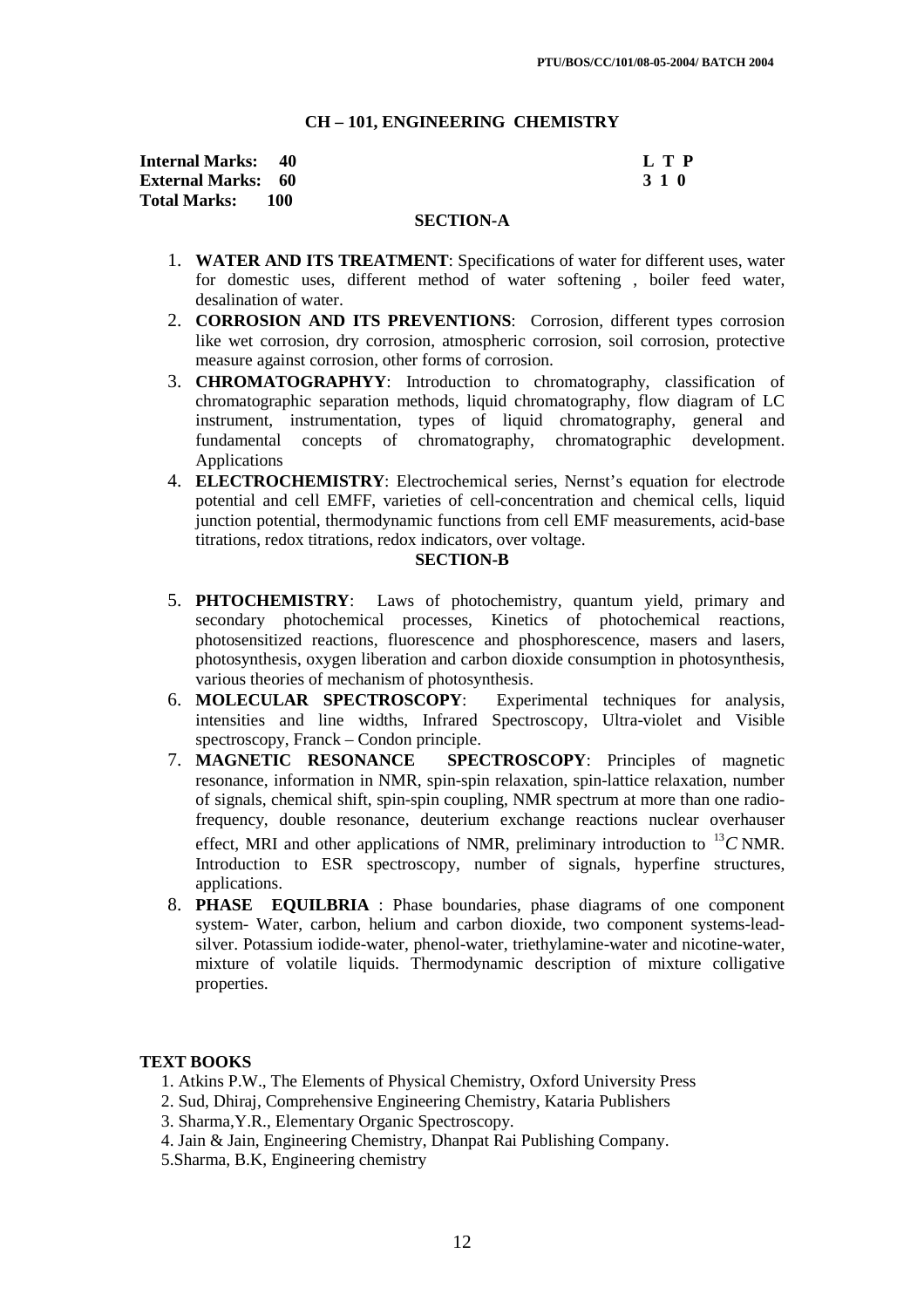## **REFERENCE BOOK**

1. Atkins, P.W. Physical Chemistry, Oxford ELBS

- 2. Rao, C.N.R, Chemical Application of Infra-red Spectroscopy, Academic Press, New York.
- 3. Bellamy, L.J, The Infra-red spectra of complex molecules,Wiley
- 4. Rao, C.N.R, Ultra violet and visible spectroscopy-Chemical Applications, Plenum Press.
- 5. Rohatgi, Fundamentals of Photo Chemistry.
- 6. Glasstone, An Introduction to Electrochemistry
- 7. Banwet,C.N, Fundamentals of Molecular Spectroscopy.
- 8. Kuericase, J.C & Rajaram J, Chemistry in Engineering & Technology, Vol.I & II, Tata McGraw Hill

| 2 | Kuriacose J.C. & Rajaram J., Chemistry in engineering & Technology, Vol. I & II<br>Tata McGraw - Hill |
|---|-------------------------------------------------------------------------------------------------------|
|   | Gurdeep Chatwal., photpchemistry                                                                      |
|   | Banwell, C.N., Molecular Spectroscopy., Mc Graw-Hill                                                  |
|   | Morrison & Boyd, Organic Chemistry., Prentice Hall                                                    |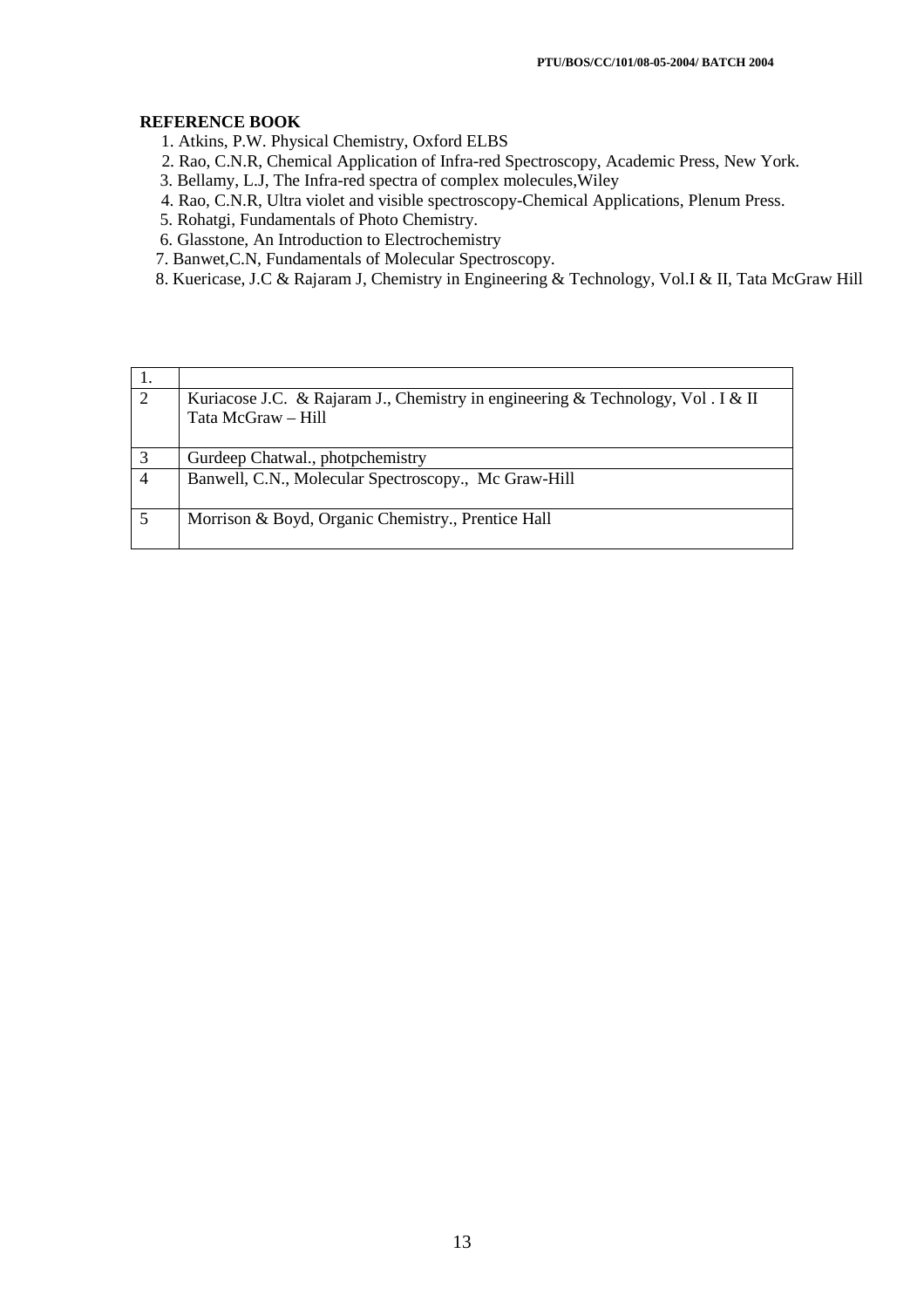### **ME - 101 ELEMENTS OF MECHANICAL ENGINEERING**

**Internal Marks: 40 L T P External Marks: 60 Total Marks: 100** 

## **PART-A**

- 1. BASIC CONCEPT OF THERMODYNAMICS : Thermodynamic system, boundary and surroundings, Open, Closed and isolated systems, State, property, process and cycle, Reversible, Quasi-static and irreversible processes and conditions for reversibility. Energy and its forms : energy transfer across system boundaries, heat and work, property and energy as point and path functions. Ideal gas and characteristic gas equation. Zeroth law of thermodynamics, concept of thermal equilibrium and principle of thermometry.
- 2. FIRST LAW OF THERMODYNAMICS : Essence and corollaries of the first law, analytical expressions applicable to a process ad cycle : internal energy, enthalpy and specific heats : first law analysis of steady flow, applications of steady flow energy equation to various engineering devices.
- 3. APPLICATIONS OF FIRST LAW OF THERMODYANICS : Closed and open systems, analysis of non-flow and flow processes for an ideal gas under constant volume ( Isochoric), constant pressure ( Iso baric), constant temperature (Isothermal), adiabatic and polytropic conditions. Analysis of free expansion and throttling processes. Representation of these processes o P-V chars and analysis of property changes and energy exchange ( work and heat) during these processes.
- 4. SECOND LAW OF THERMODYNAMICS : Limitations of first law, various statements of second law and their equivalence, applications of statements of second law to heat engine, heat pump and refrigerator. Philosophy of Carnot cycle and its consequences. Carnot theorem for Heat engines and heat pump. Claussius inequality, concept and ;philosophy of entropy and entropy changes during various processes. Temperature entropy chart and representation opf various processes on it. Third law of Thermodynamics.

### **PART-B**

- 5. GAS POWER CYLES : Concept and philosophy of Air Standard Cycle and Air standard Efficiency. Some basic definitions of Piston-Cylinder arrangement. Otto cycle, Diesel cycle, Dual cycle and Brayton cycle their representation on P-V and T-S Charts. Comparison of Otto cycle. Diesel cycle, Dual cycles, Mean Effective Pressure. Introduction to constructional features and working of two stroke and four stroke petrol and diesel engines and their comparison.
- 6. MECHANISM AND SIMPLE MACHINES : Philosophy of introducing Mechanisms and their concept , Definition of element, link, kinematic chain, mechanism, machine, Examples of mechanisms and their applications (Beam Engine, Slider Crank, Oldham Coupling, Elliptical Trammel, Socth-yoke.Pantograph), Concept of Basic machines, Reversibility of lifting Machine, Law of Lifting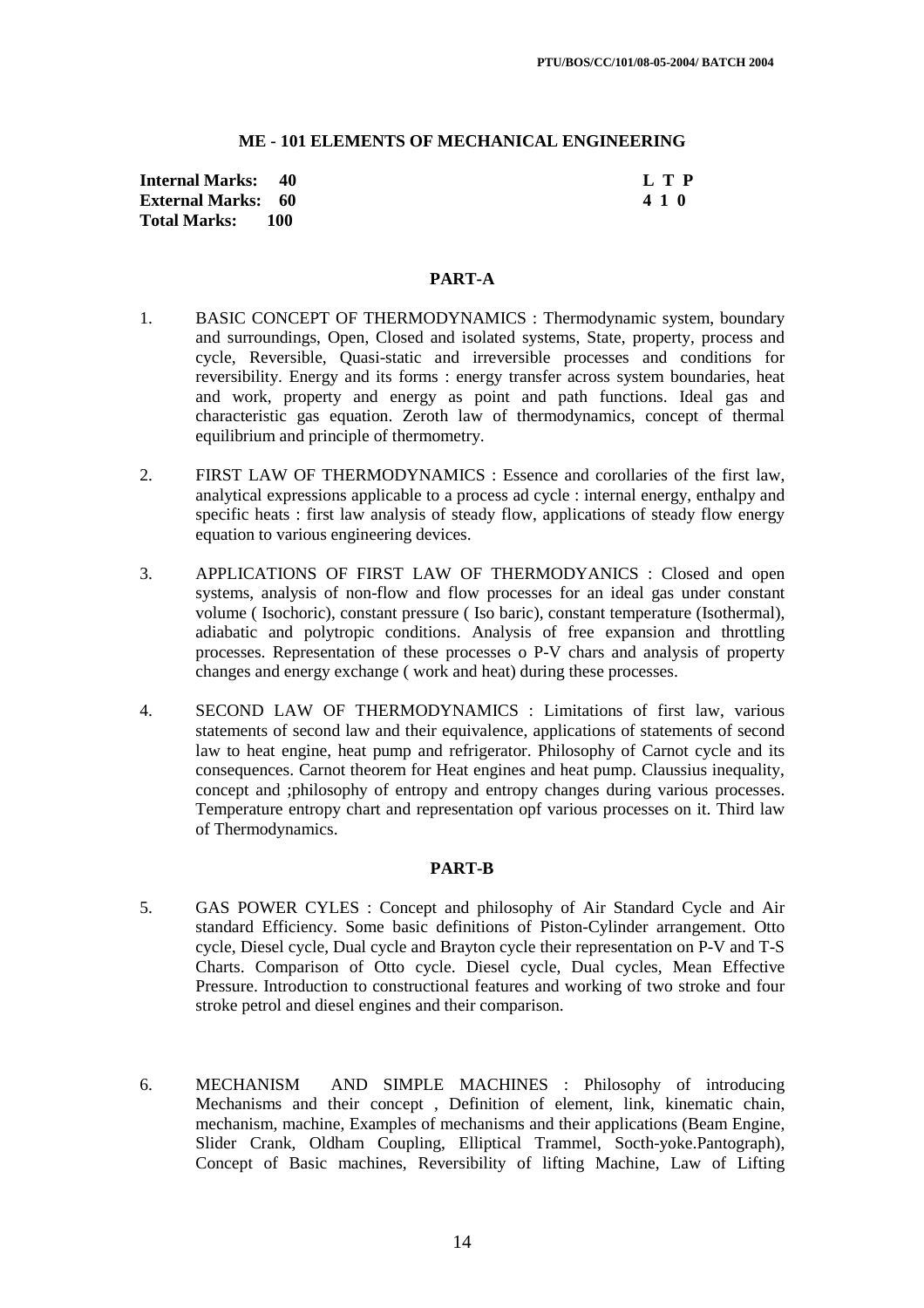Machine, Different systems of pulleys, Differential Pulley block, Simple and Differential Wheel and Axle arrangement, Worm and Worm Wheel.

7. MECHANICS OF SOLIDS : Concept of mechanical behavior of Engineering materials; Tension, Compression, Torsion, Bending, Hardness, Fatigue, Creep, Impact, Concept and philosophy of stress and strain, Normal, Shear and Temperature stresses congitudinal and lateral strain, Poisson's ration, Concept of stress strain curve , yield point, elastic limit, ductility, elongation, true stress and true strain, stain energy and resilience , Sudden and impact load, Stresses in composite bar due to application of load and temperature, Elastic constants and their significance , relations between Elastic constants; Young modulus of Elasticity, Poisson's ratio, Modulus of rigidity,and Bulk modulus.

#### **Books**

- 1. Nag P.K. Engineering Thermodynamics , Mc. Graw Hill.
- 2. Yadav R., Thermodynamics and Heat Engines, Central Publishing House, Allahabad
- 3. Singh V.P., Theory of Machines, Dhanpat Rai and Company , New Delhi.
- 4. Jindal U.C., Engineering Mechanics , Part-I, Galgotia Publications Pvt.Ltd. , New Delhi.

## **Reference Books**

- 1. Moran M.J and Shapiro H.N., Fundamentals of Engineering Thermodynamics, John Wiley, New York.
- 2. Van Wylen G.J., Fundamental of Classic Thermodynamics John Wiley New York.
- 3. Spalding D.B. and Cole E.H., Engineering Thermodynamics, ELBS , New Delhi.
- 4. Hibbeler R.C., Engineering Mechanics-Statics, Addison Wesley Longman, New Delhi.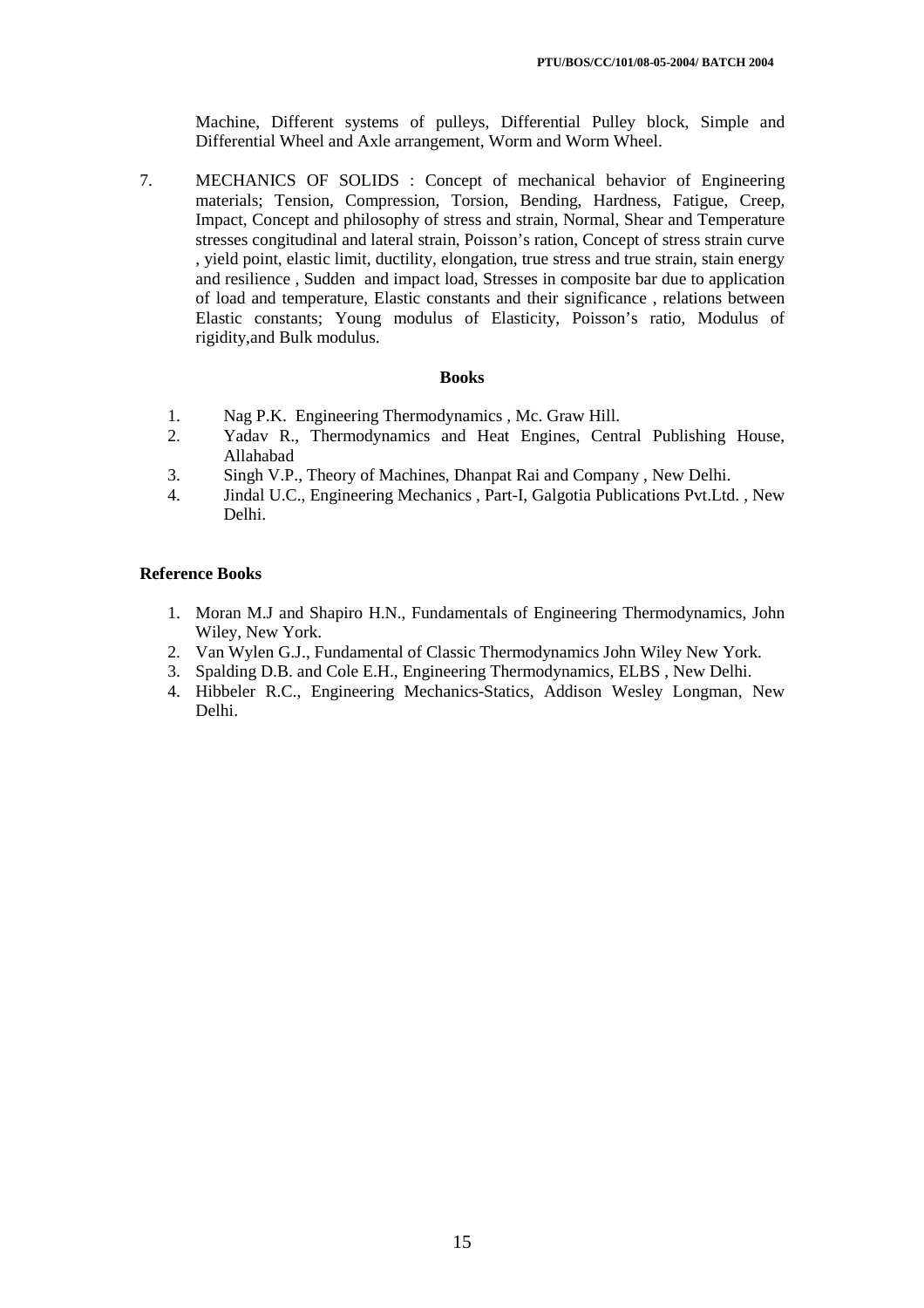## **ME-102 ENGINEERING DRAWING**

| <b>Internal Marks:</b> 40 |     | $\mathbf{L} \mathbf{T} \mathbf{P}$ |
|---------------------------|-----|------------------------------------|
| <b>External Marks: 60</b> |     | 106                                |
| <b>Total Marks:</b>       | 100 |                                    |
| PART-A                    |     |                                    |

- 1. Drawing Techniques: Various types of lines, principles of dimensioning, size and location dimensions, symbols, conventions, scales (plane and diagonal) and lettering as per IS code of practice (SP-46) for general Engg. Drawing. Practice of drawing various types of lines and dimensioning exercises. Drawing exercises pertaining to Symbols, Conventions and exercises on lettering techniques free hand ;printing of letters and numerals in  $3.5,8$  and 12mm sizes, vertical and inclined at  $75^\circ$ Instrumental lettering in single stroke.
- 2. Projection of Points, Lines and Planes:- Concept of horizontal and vertical planes. First and third angle pr9ojections; projection of points and lines, true lengths of lines and their horizontal and vertical traces, projection of planes and their traces. Auxiliary planes.
- 3. Projection of Solids:- Right and oblique solids; solids of revolution and polyhedrons etc. and their auxiliary views.
- 4. Sectioning of Solids:- Principles of sectioning, types of sectioning, and their practice on projection of solids, sectioning by auxiliary planes.

PART-B

- 5. Isometric projections:- Concept of isometric views; isometric scale and exercises on isometric views.
- 6. practice in (i) Free hand sketching of different types of objects and (ii) Drawing missing view in orthographic projections<br>7. Development of Surfaces:- Development of surfaces of cylind
- Development of Surfaces:- Development of surfaces of cylinders, cones pyramids, prisms etc. Exercises involving development of unique surfaces like Ypiece, hopper, tray, truncated pieces etc.
- 8. Intersection of Surfaces:- Intersection of cylinders, cones and prisms with their axes being vertical, horizontal or inclined. Exercises on intersection of solids cylinder and cylinder, cylinder and cone , prism and prism, prism and cone, sphere with cylinder.
- Note:- the students shall practice using Auto-CAD or similar graphic packages for preparing simple drawings of objects like prisms, Pyramids and Solids of Revolution in various positions.

## TEXT BOOKS

1. Gill, P.S. Engineering Drawing, S.K. Kataria and sons, Ludhiana.

2. Bhatt, N.D. Engineering Drawing, Charotar Book Stall, Tulsi sadan, Anand. REFERENCE BOOKS.

- 1. French, t.e. and Vierck, C.J.; Graphic Science, McGraw-Hill, New York
- 2. Zozzora, F, ; Engineering Drawing, McGraw Hill, New York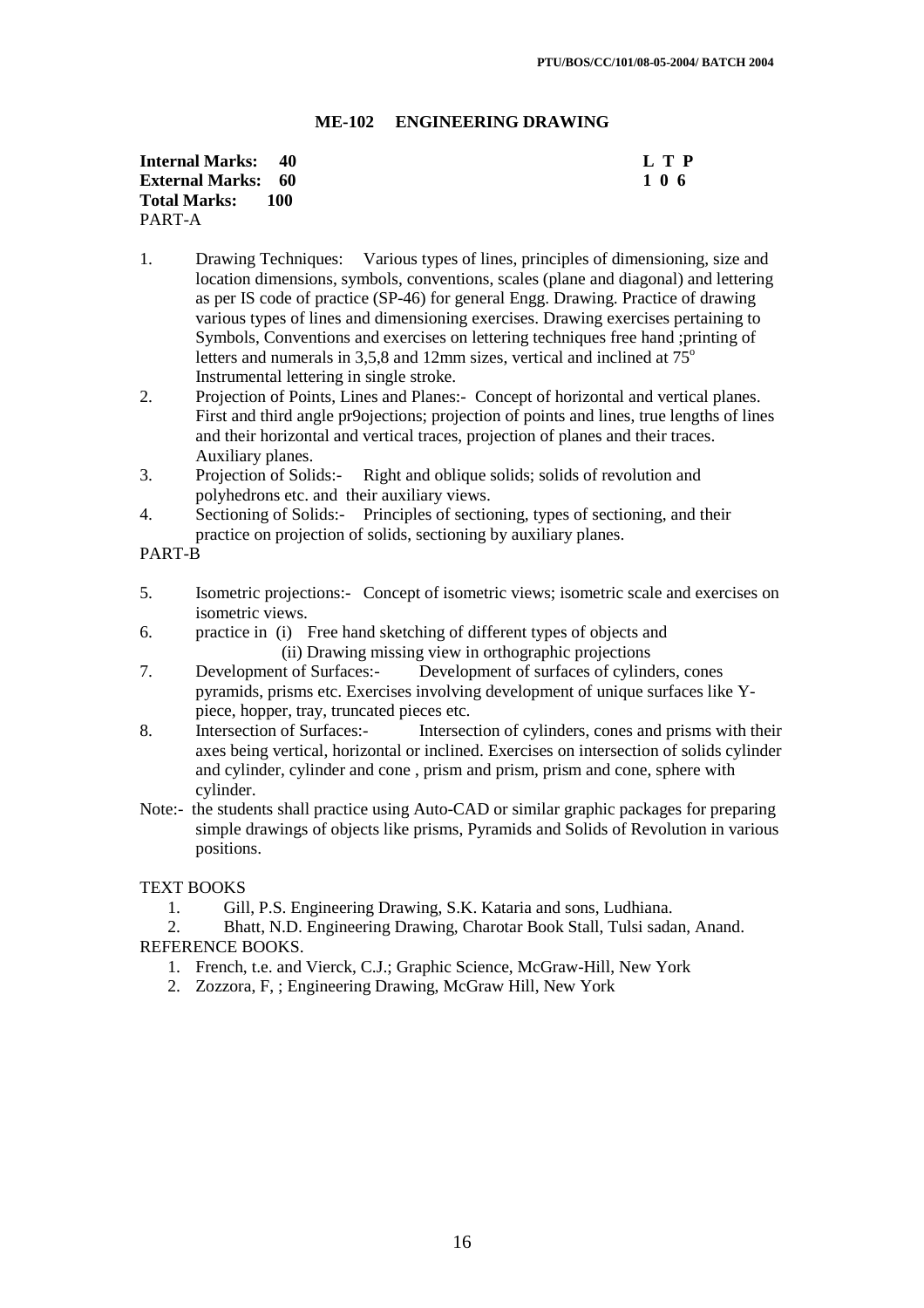## **CS-101 FUNDAMENTS OF COMPUTER PROGRAMMING AND INFORMATION TECHNOLOGY**

| <b>Internal Marks:</b> 40 |     | L T P |
|---------------------------|-----|-------|
| <b>External Marks: 60</b> |     | 300   |
| <b>Total Marks:</b>       | 100 |       |

- 1. Computer Basics: Basic structure of computer and its working, Block diagram of computer associated peripherals, memories, RAM, ROM, secondary storage devices.<br>Introduction to Windows: Introduction to windows and its features.
- 2. Introduction to Windows: Introduction to windows and its features.
- 4. Introduction to MS WORD: Introduction to MS Word, document creation, editing, printing and saving, spell check and mail merge. Process text by using text processor package such as MS Word. Use of computer using windows operating system.

PART-B

- 5. C++ Introduction : Introduction to C++ Language, structure of C++ Programme. Creating source file and compiling and linking, tokens, keywords Identifiers and data structures, symbolic constants, variable operators, control structures.
- 6. Functions, Arrays and Operator Overloading : Functions and their types. Introduction to one- dimensional, two- dimensional and multidimensional arrays. Concepts of Object Oriented programming, structures, classes and objects. Operator overloading concepts and type conversions. Inheritance. Pointers virtual functions and polymorphism.
- 7. File Handling : Input and output operations. Files, file pointers and their manipulations. Sequential input/ output operations, random access, error handling during compilation.
- 8. Introduction to Information Technology: Programme development tools and implementing simple programmes. Introduction to Information Technology and its applications.
- 9. Introduction of internet and its applications.

TEXT BOOKS

- 1. Fundamentals of computer Programming and Information Technology- V.K. Jain
- 2. Object Oriented programming with C++ by E. Balaguruswamy.
- 3. C++ Robert Lafore.

## REFERENCE BOOKS

1. Mastering work 6 for windows Ran Manfield

2. Object oriented Programming with C++ by L. Naljyoti Barkali

Turbo C++ by Greg Perry and Marcus Jhonson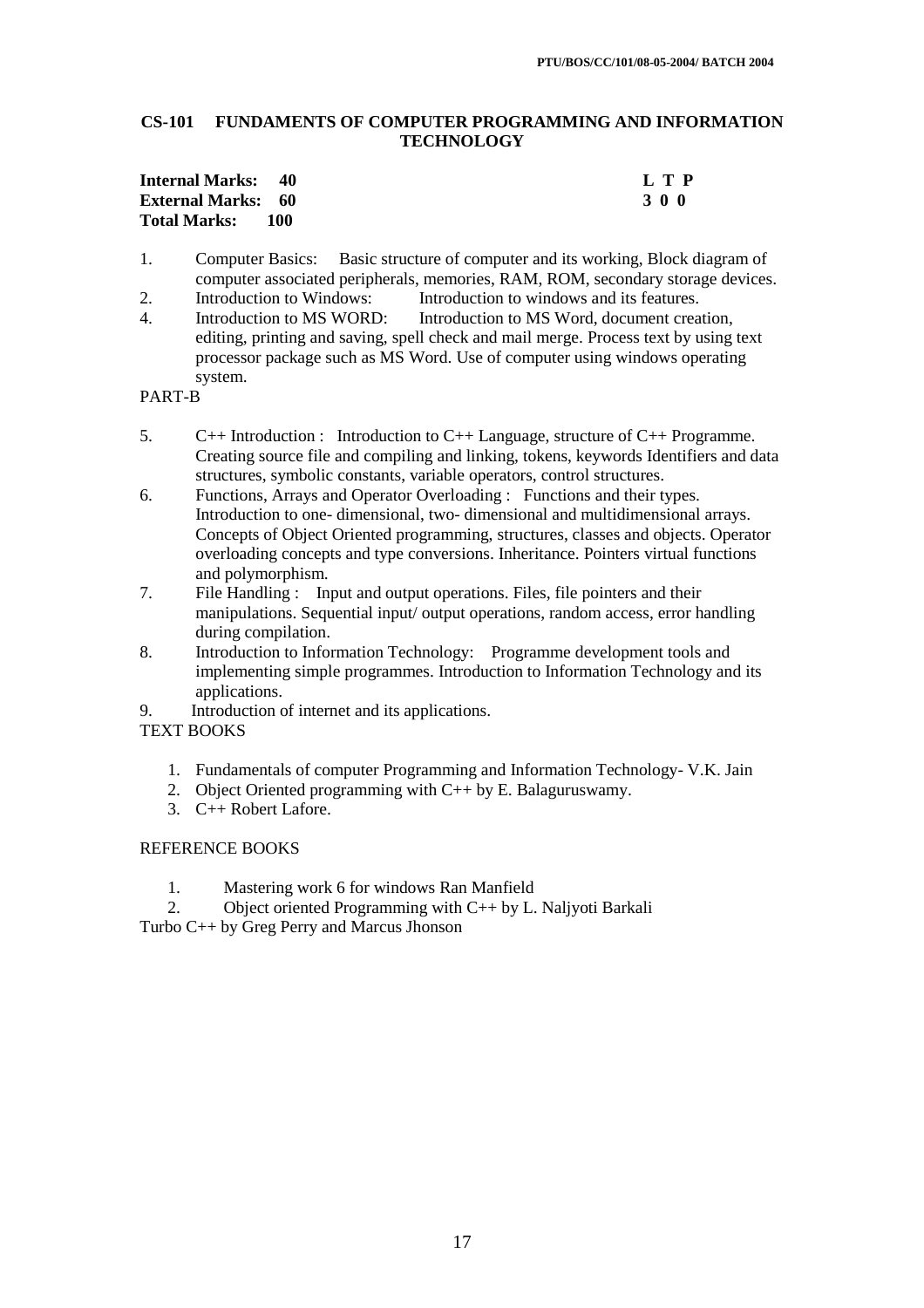## **CS-103 FUNDAMENTALS OF COMPUTER PROGRAMMING & IT LABORATORY**

## **Internal Marks: 30 L T P External Marks: 20 Total Marks: 50**

- 1. Familiarization of the computer system and on hand practice on power on and power off.
- 2. Loading window, closing, maximizing, icon shifting & ordering.
- 3. Changing drives and searching files and understanding file extensions.
- 4. Saving files, protecting and unprotecting.
- 5. Formatting floppies and practice on virus recognisation and protection.
- 6. Practice with control panel and file manager.
- 7. Practice with MS Word, Operating and closing document, Preparation of document, setting of document, familiarization with various tools, mail- merge practice.
- 8. Practice with C++ with the help of simple exercises giving on hand practice and understanding of various features.
- 9. Implementation of simple programmes.
- 10. Internet Browsing.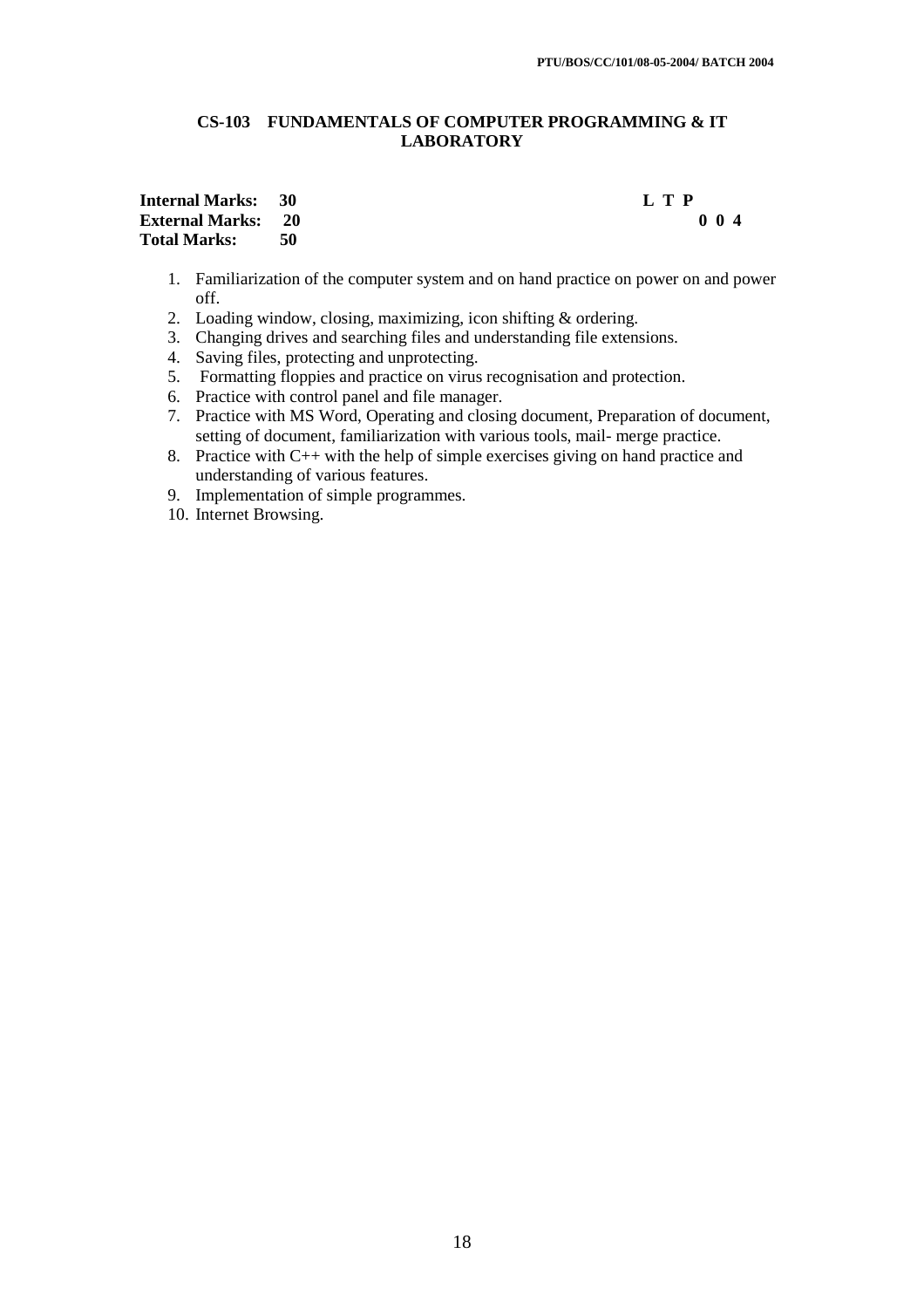## **CH – 103 ENGINEERING CHEMISTRY LABORATORY**

| <b>Internal Marks: 30</b> |  | L T P            |
|---------------------------|--|------------------|
| <b>External Marks: 20</b> |  | 0 <sub>0</sub> 2 |
| Total Marks:              |  |                  |

# **Note:- Each student is required to perform two experiments from each group depending on his/her Branch and Aptitude.**

### **1. ANALYSIS OF EFFLUENTS**

- 1. Determination of Hardness EDTA method.
- 2. Determination of D.O. & O.D. by dissolved oxygen analyzer.
- 3. Determination of COD
- 4. Determination of BOD.
- 5. Determination of turbidity by turbiditymeter
- 6. Determination of Residual Chlorine.

### **2. ANALYSIS OF FUELS & LUBRICANTS**

- 1. Determination of Moisture, Volatile and ash content by proximate analysis.
- 2. Determination of Flash & Fire point.
- 3. Determination of Aniline Point
- 4. Determination of the viscosity by Redwood Viscometer.
- 5. Determination of Iodine Value
- 6. Determination of Acid Value

## **3. INSTRUMENTAL ANALYSIS**

- 1. Determination  $\lambda$ -max by spectrophotometer.
- 2. Determination of the surface tension by stalagmometer.
- 3. Determination of the concentration of ions spectrophotometerically.
- 4. Determination of the concentration of a solution conductometerically.
- 5. Determination of the strength of a solution pH meterically.

## **4.CHOROMATOGRAPHY**

- 1. Determination of Rf value of amino acid by TLC and identification of the amino acid present.
- 2. Separation of metallic ions by paper chromatography.
- 3. Separation of Ions by using complexing agents
- 4. Separation of plant pigments, ChlorophyII and carotenoids by column chromatography.
- 5. Determination of the ion exchange capacity of the given ion exchanger.
- 6. Separation of ions by ion-exchange method.

## **5.SYNTHESIS & MISCELLANEOUS EXPERIMENTS**

- 1. Preparation of a polymer phenol/urea formaldehyde resin or hexamethylenediamine adipic acid polymer.
- 2. Preparation of aspirin.
- 3. Preparation of a dye(methyl orange/methyl red)
- 4. Kinetics of first/second order reactions.<br>5. Synthesis of copper-ammonia/cobalt-an
- Synthesis of copper-ammonia/cobalt-ammonia complex.

#### **TEXT BOOKS**

- 1. Rani, Sudha, Laboratory Manual on Engineering Chemistry, Dhanpat Rai Publishing Co., Delhi.
- 2. Das,R.C. & Behera B., Experimental Physical Chemistry, Tata McGraw Hill Co. Ltd.
- 3. Rajbhoj S.W., Systematic, Anjali Publication
- 4. Chondhekar T.K., Experimental Physical Chemistry, Wiley Eastern
- 5. Khosla, B.D., Senior Practical Chemistry
- 6. Sharma B.K., Instrumental Methods of Chemical Analysis

## **REFERENCE BOOKS**

- 1. Vogel A-I, Quantitative Inorganic Analysis, Oxford ELBS
- 2. Vogel A-I, Quantitative Organic Analysis, Oxford ELBS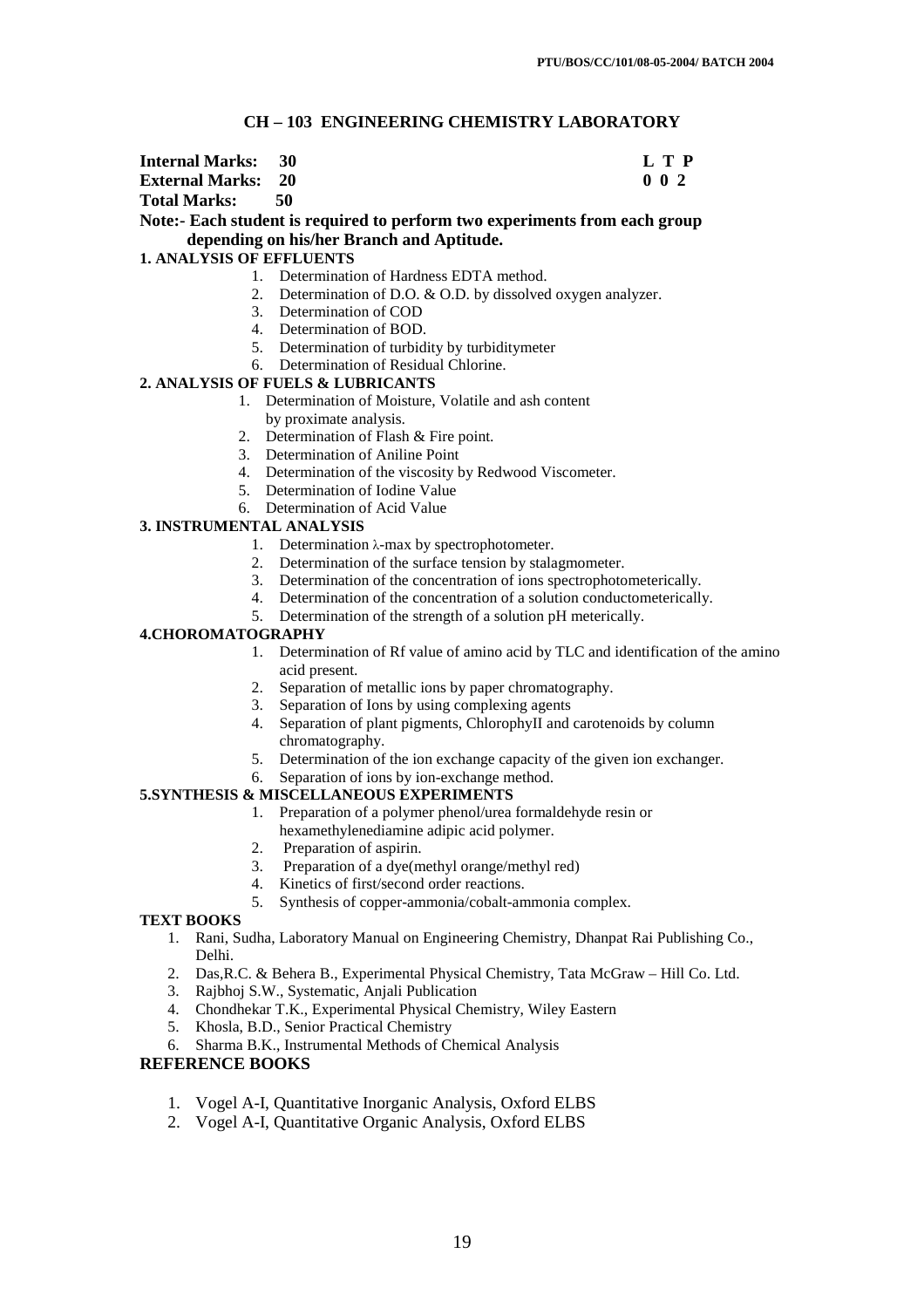## **ME-105 COMPUTER GRAPHICS LAB**

| <b>Internal Marks: 30</b> |      | L T P            |
|---------------------------|------|------------------|
| <b>External Marks: 20</b> |      | 0 <sub>0</sub> 2 |
| <b>Total Marks:</b>       | - 50 |                  |

### **List of practical**

- 1. Introduction of the CAD software and its utilities in the engineering software.
- 2. Study of the various toolbar options and exercises to familiarize all the drawing tools.
- 3. Study the basic initial setting and viewing of the drafting software interfaces.
- 4. Use of basic entities in 2D.
- 5. Use of various modify commands of the drafting software.
- 6. Dimensioning in 2D and 3D entries.
- 7. Study and implementing of coordinate systems & UCS.
- 8. Draw the different type of 3D modelling entries using viewing commands to view them (Isometric projection).
- 9. Sanctioning of solid primitives and rendering in 3D.
- 10. Intersection of solid primitives.
- 11. Draw different surface models with different editing commands.